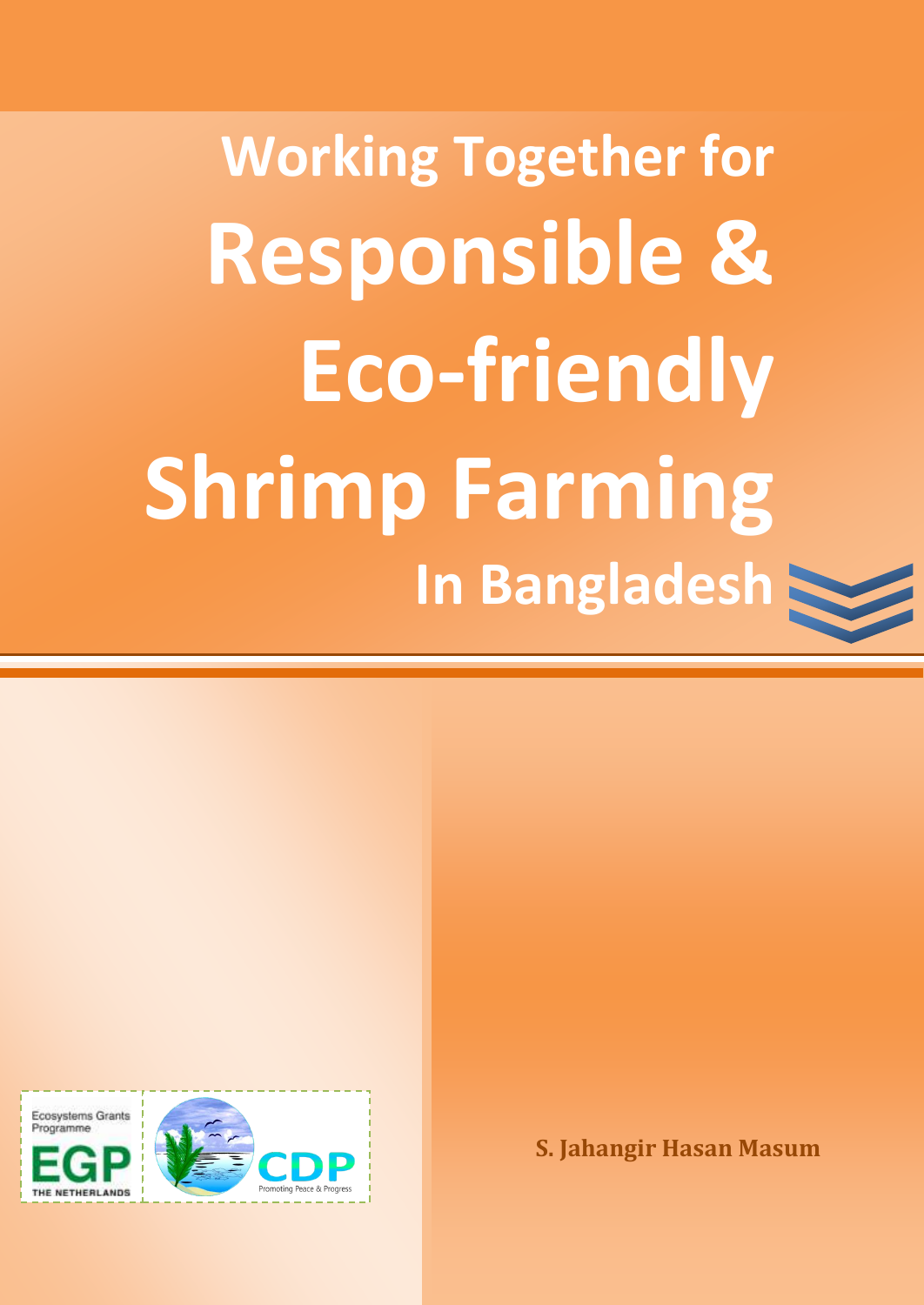# **Working Together for Responsible & Eco-friendly Shrimp Farming in Bangladesh**

**Exploring Corporate Environmental Responsibility (CER) & Corporate Social Responsibility (CSR) in the context of Commercial Shrimp Sector in Bangladesh**

S. Jahangir Hasan Masum

Coastal Development Partnership (CDP) With assistance from the EGP (Ecosystem Grants Program) of IUCN NL (the Netherlands Committee of the IUCN)

December, 2008

This book has been prepared with the financial assistance of the IUCN –Netherlands Committee (IUCN NL). The views expressed, the information and material presented, and the geographical and geopolitical designations used in this product do not imply the expression of any opinion whatsoever on the part of IUCN NL or the institutions and organisations providing IUCN NL with funds.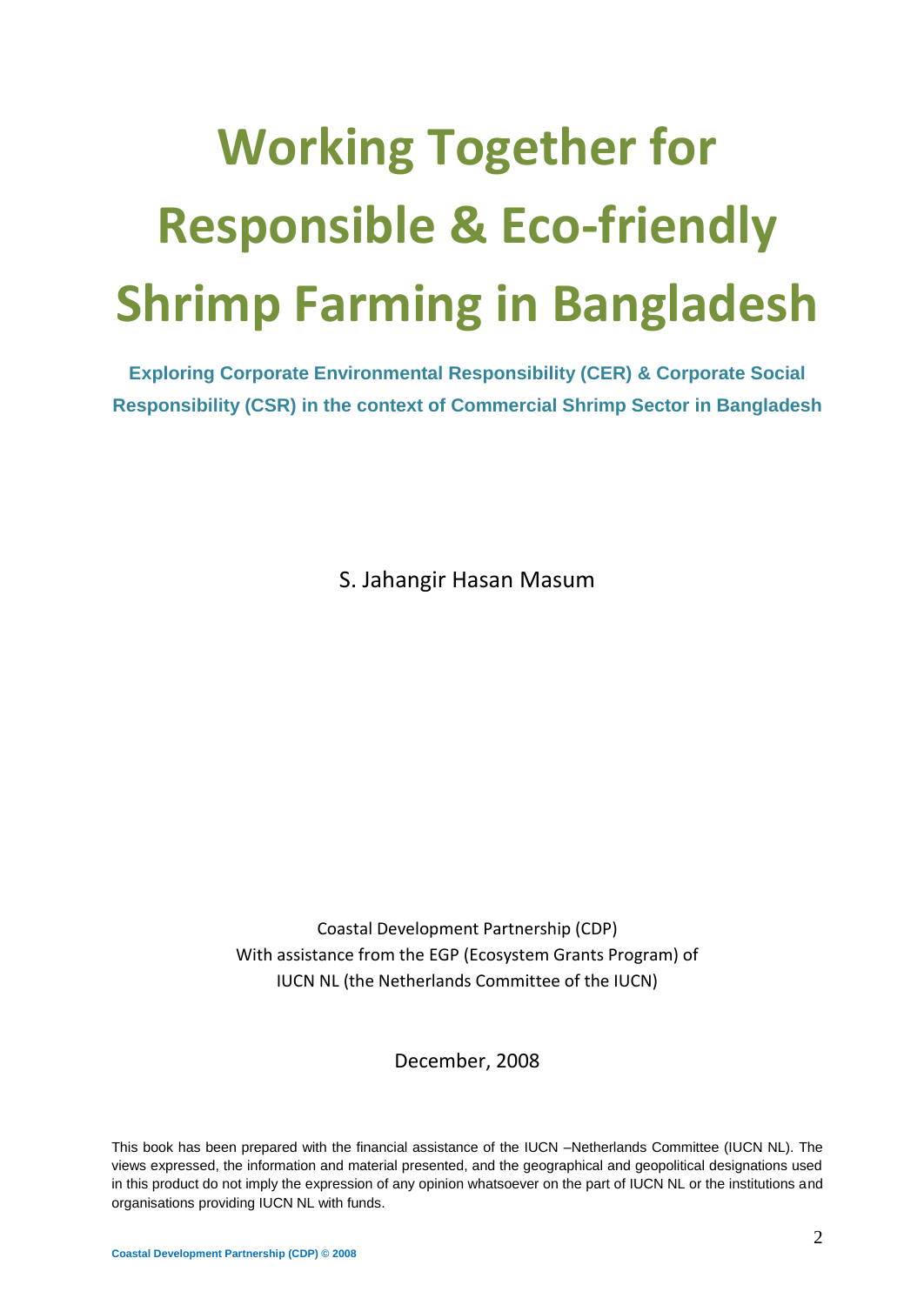# **TABLE OF CONTENTS**

|           |     |                                                                       | Page           |
|-----------|-----|-----------------------------------------------------------------------|----------------|
|           |     |                                                                       |                |
|           |     | <b>Executive Summary</b>                                              | $\overline{4}$ |
|           |     |                                                                       |                |
| Chapter 1 |     | An Overview of the Shrimp Farming in Bangladesh                       | $5-8$          |
|           | 1.1 | Introduction                                                          | 5              |
|           | 1.2 | An overview of Bangladesh                                             | 5              |
|           | 1.3 | Shrimp farming in the coastal zone of Bangladesh                      | 8              |
| Chapter 2 |     | Multiple faces of the Commercial Shrimp Farming in Bangladesh         | $9 - 16$       |
|           | 2.1 | Introduction                                                          | 9              |
|           | 2.2 | Human face of the Commercial shrimp farming                           | 9              |
|           | 2.3 | Economic face of the Commercial shrimp farming                        | 11             |
|           | 2.4 | Political face of the Commercial shrimp farming                       | 14             |
|           | 2.5 | Technical face of the commercial shrimp farming                       | 16             |
| Chapter 3 |     | <b>Commercial shrimp farming impact on the SW Coast of Bangladesh</b> | 18-22          |
|           | 3.1 | Overview of the South-West Coastal region of Bangladesh               | 18             |
|           | 3.2 | Impact of Shrimp farming in the SW coastal region of Bangladesh       | 20             |
| Chapter 4 |     | <b>Community-based Certification for Responsible Shrimp Farming</b>   |                |
|           | 4.1 | Responsible shrimp farming: The need of a CLOSER paradigm             | 23             |
|           | 4.2 | Corporate Local, Social & Environmental Responsibility (CLOSER)       | 23             |
|           | 4.3 | Prospects of Community-based Certification for the Shrimp Farms       | 24             |
|           | 4.4 | Community Certified Eco-friendly Shrimp Farms (CECOS)                 | 25             |
|           | 4.5 | Future of Commercial shrimp farming in Bangladesh                     | 27             |
|           |     |                                                                       |                |

**College**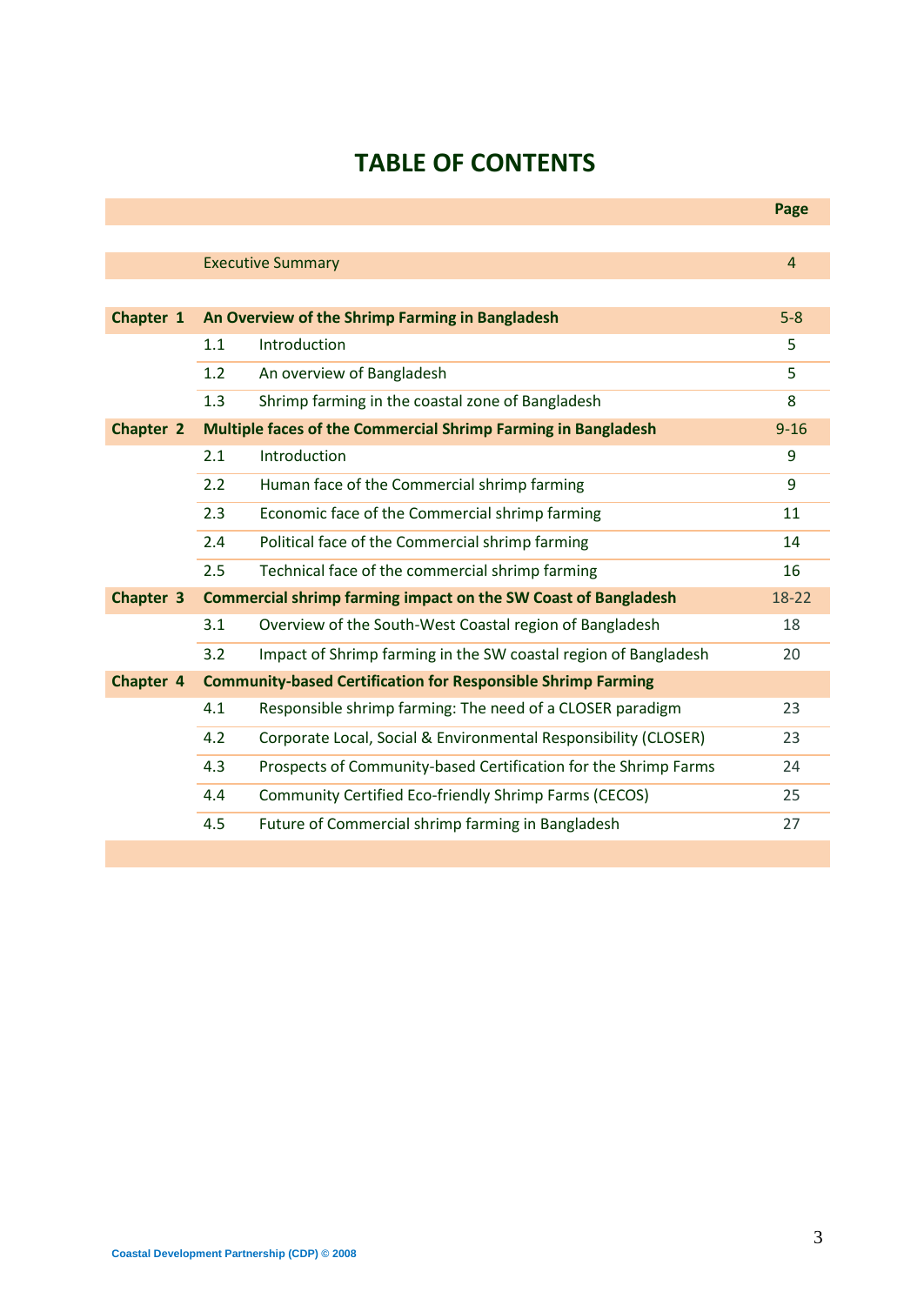# **Executive Summary**

Although Bangladesh is a small stakeholder in the global shrimp market, the shrimp sector is a key stakeholder in Bangladesh economy in terms of employment, income generation and earning of foreign currency for the country. Commercial Shrimp farming in Bangladesh was started in the Satkhira district of the SW coastal region Bangladesh in 1960s. The shrimp farming encompasses around 1 per cent of total land area of Bangladesh (approximately 141000 hectares). In Bangladesh, roughly one million people are involved with the shrimp sector. Non-resident shrimp entrepreneurs control the shrimp culture in Bangladesh. The nonresident entrepreneurs of export-oriented shrimp culture used to produce shrimp in leased-in lands and have no motivation to practice sustainable shrimp farming as well as have no social obligations to the area. According to the draft 'National Shrimp Policy 2008', the government is going to expedite shrimp farming through developed technology sustainable in the local socioeconomic, cultural and environmental conditions.

Although shrimp certification has already been recognized as a tool for global market access issue, the current shrimp certification systems are non-participatory and do not incorporates the social problems linked with the shrimp industry. Consequently, most of shrimp farms are not following the Global Aquaculture Certification Council and EurepGAP standards on Mangrove Conservation and Biodiversity Protection. The global trend of shrimp business envisages that without informing consumers about sustainable farming practices, it will be gradually difficult to sell the shrimp products. Considering the social, environmental and local issues integrated commercial shrimp farming, the present study would like to rename CSR as CLOSER (Corporate Local, Social & Environmental Responsibility) for protecting ecosystem & community at local production level as well as to promote Environment-Friendly Export-Oriented Shrimp Cultivation. Shrimp farm associations with support from government and NGOs can provide technical assistance, training and extension services to producers to promote responsible shrimp farming. NGOs can offer training on CLOSER to the shrimp farmers and all categories of shrimp workers because hiring of consultants for training is difficult for small farms. However, International Shrimp Buyers and Retailers must take responsibility to recognize local knowledge base to ensure ecosystem friendly responsible shrimp farming and any shrimp certification must account for social and environmental externalities in production.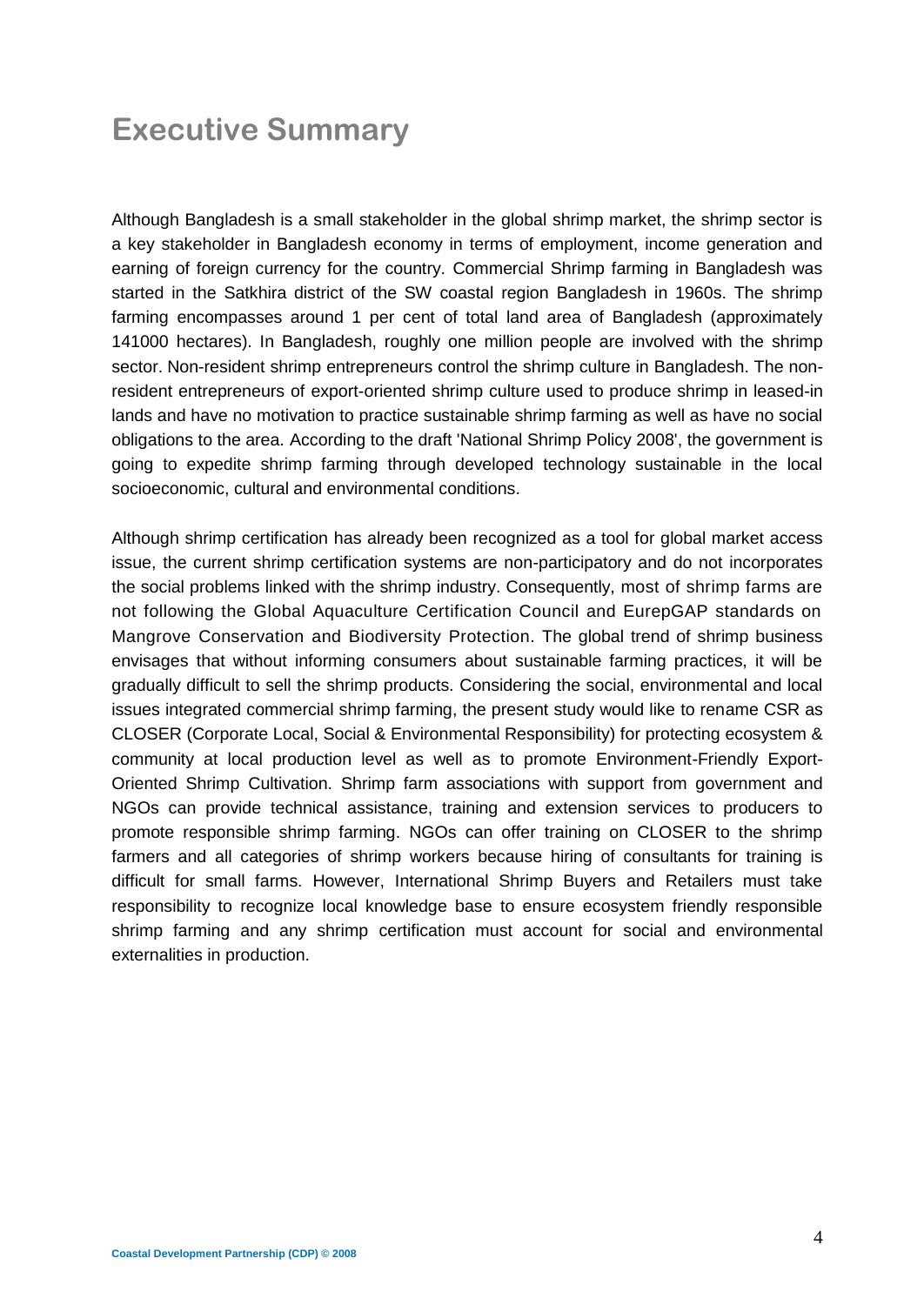# **Chapter One**

# **An Overview of the Shrimp Farming in Bangladesh**

# **1.1 Introduction**

Shrimp farming has already been identified as one of the fastest growing and also one of the most controversial aquaculture sectors concerning environmental and social impacts in many parts of the world<sup>1</sup>. Although Bangladesh is a small stakeholder in the global shrimp market, the shrimp sector is



a key stakeholder in Bangladesh economy in terms of employment, income generation and earning of foreign currency for the country.

### **1.2 An overview of Bangladesh**

Bangladesh is an agro-economy based developing country in South Asia. Bangladesh is bordered by India to the west, north and east, shares a border with Myanmar to the southeast.



Bay of Bengal lies to the south, and to the north is the Himalayan mountain range. The country is located between 23º34´and 26º38´north latitude and 88º01´and 92º41´east longitude (Rashid, 1991). The population of the country is approximately 130 million, which represents a population density of 839 persons / km2 (BBS 2003). This high population density creates a high demand on natural resources.

The total Geographical area of Bangladesh is about 56,000 square miles. (143,998 square kilometer) Out of which about 9 million hectares are cultivable land. Between thirty to seventy per cent of the country is normally flooded each year. The elevations in most of the country do not exceed 10m. The country has a humid tropical climate. Average rainfalls

in drier and wetter regions are 1500mm and 5000mm per year respectively. In winter, the average minimum and maximum daily temperatures are about 9.7 and 26.6°C respectively. In the summer, the average maximum temperature is about 32.2°C.

<sup>&</sup>lt;sup>1</sup> FAO/NACA/UNEP/WB/WWF. 2006. International Principles for Responsible Shrimp Farming. Network of Aquaculture Centres in Asia-Pacififi c (NACA). Bangkok, Thailand. 20 pp.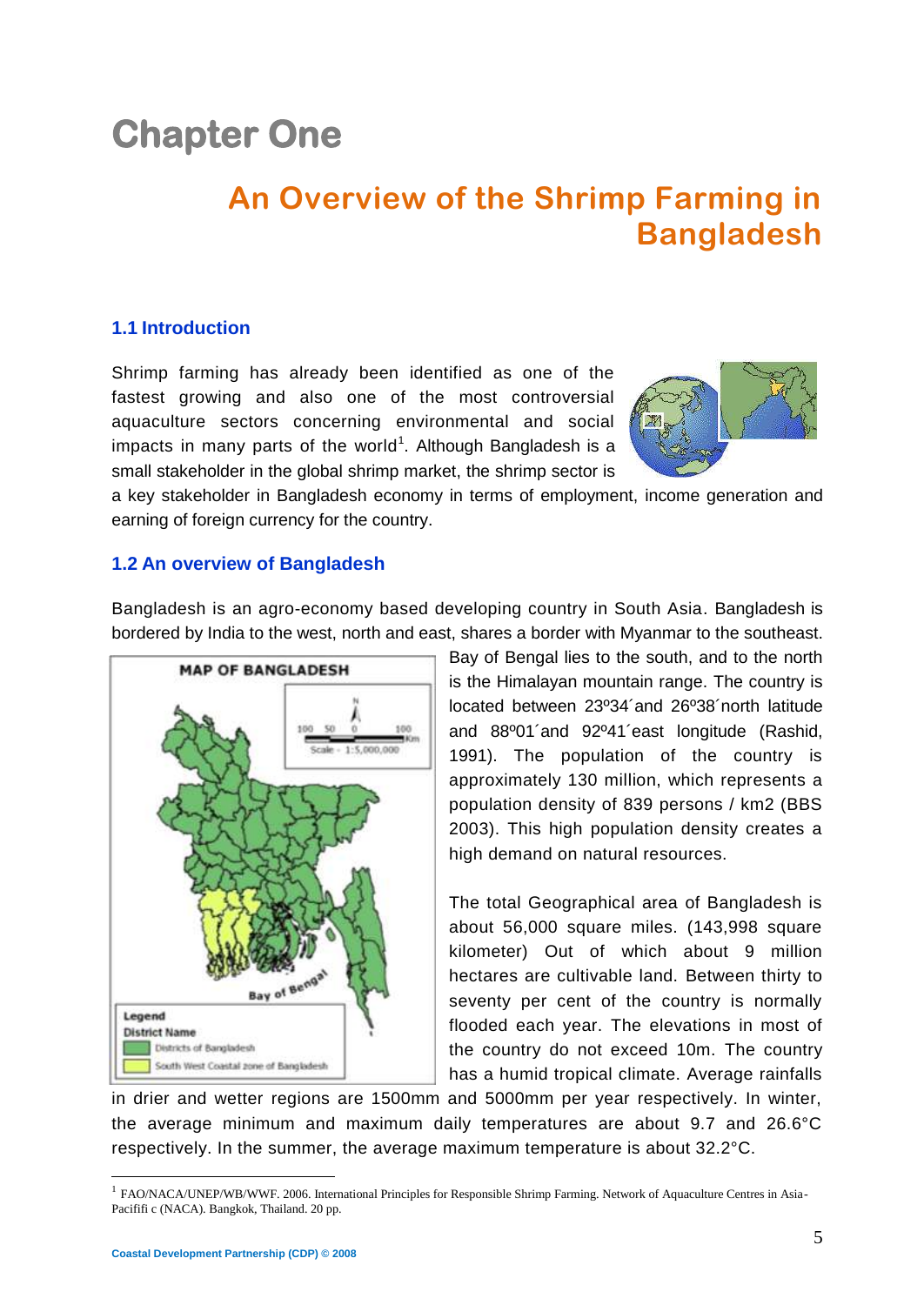#### **B A N G L A D E S H : C O U N T R Y P R O F I L E**

| <b>Official Name</b>              | The People's Republic of Bangladesh                                                                                                         |
|-----------------------------------|---------------------------------------------------------------------------------------------------------------------------------------------|
| <b>Capital City</b>               | <b>Dhaka</b>                                                                                                                                |
| <b>Geographical Location</b>      | In South Asia between $20^{\circ}$ .34¢ and $26^{\circ}$ .38¢latitude and between $88^{\circ}$ .01¢& 92 <sup>°</sup> .41¢east<br>longitude. |
| Area                              | 1,47,570 Sq.Km                                                                                                                              |
| Population                        | 130.03 Million (Population Census 2001) (Adjusted)                                                                                          |
| <b>Density</b>                    | 881 Per Square Km. (Census-2001)                                                                                                            |
| <b>Population by Area</b>         | Rural-76.57% Urban-23.43%                                                                                                                   |
| Language                          | National Language: Bengali-98% English is also widely spoken and understood.                                                                |
| <b>Religion based Population</b>  | Muslim (89.7%), Hindu (9.2%), Buddhist (0.7%), Christian (0.3%), Animist and tribal faiths<br>$(0.1\%)$                                     |
| <b>Administrative Units (BBS-</b> | Division -6, District-64, Upazila/Thana-520 Municipal Corporation: 4 Municipalities-223, Union                                              |
| 2001)                             | Parishad-4533, Village-87928                                                                                                                |
| Time                              | GMT +6.00 Hours                                                                                                                             |
| <b>Main Seasons</b>               | Winter (November-February) Summer (March-June) Monsoon (July-October)                                                                       |
| <b>Principal Rivers</b>           | Padma, Meghna, Jamuna, Brahmaputra, Tista and Karnophuli,                                                                                   |
|                                   | Source: http://www.banbeis.gov.bd/bd_pro.htm                                                                                                |

Agriculture is the single most and the largest sector of Bangladesh's economy which accounts for about 35% of the GDP and about 70% of the labor force. Despite technological advances such as improved crop varieties and irrigation system, weather and climate are still key factors in agricultural productivity. Although the poverty rate in Bangladesh has gone down by 10% since 1990, nearly half of the population still lives below the poverty line with food security being of vital importance to the poor. Landlessness combined with lack of employment opportunities restricts access to adequate nutrition, leading to poor health status and reduced ability to work, with women headed households being especially vulnerable.

| Demographic status of Bangladesh                                | 2006                                                                 | 2007         |       |
|-----------------------------------------------------------------|----------------------------------------------------------------------|--------------|-------|
| Total population (Thousands)                                    | 139215                                                               | 141822       |       |
| Population (Thousands)                                          | Under 18                                                             | 58970        | 59402 |
|                                                                 | Under 5                                                              | 17284        | 17399 |
| Population annual growth rate (%)                               |                                                                      | 2.1          | 2.1   |
| Crude death rate (per 1,000 population)                         |                                                                      | 8            | 8     |
| Crude birth rate (per 1,000 population)                         |                                                                      | 27           | 26    |
| Life expectancy at birth (years.)                               |                                                                      | 63           | 64    |
| Total fertility rate                                            |                                                                      |              | 3.2   |
| % of population urbanized                                       | 25                                                                   | 25           |       |
| Average annual growth rate of urban population (%)              | 3.6                                                                  | 3.6          |       |
| Estimated number of people living with HIV/AIDS<br>Low estimate |                                                                      |              | 6.4   |
| (in 000)                                                        | High estimate                                                        | 15           | 18    |
| Adult literacy rate                                             | 50                                                                   | $\mathsf{x}$ |       |
|                                                                 | Female                                                               | 31           | x     |
|                                                                 | 41                                                                   | X            |       |
| Number of phones per 100 population                             | 2                                                                    | 3            |       |
|                                                                 | Source: UNICEF REPORT: THE STATE OF THE WORLD'S CHILDREN 2006 & 2007 |              |       |

According to the *Direct Calorie Intake (DCI)* method, head-count poverty declined from 46.2 percent in 1999 to 40.9 percent in 2004. The corresponding estimates under the *Food Energy Intake (FEI)* method have been 44.7 and 42.1 percent for 1999 and 2004 respectively. According to both these measurements, *the rate of poverty reduction has been found to be higher for urban areas compared to rural areas.*<sup>2</sup> Bangladesh, rich in biodiversity, have a

 2 GOB, 2005: Bangladesh, Unlocking the potential, National Strategy for Accelerated Poverty Reduction, General Economics Division, Planning Commission, Government of People's Republic of Bangladesh (GOB).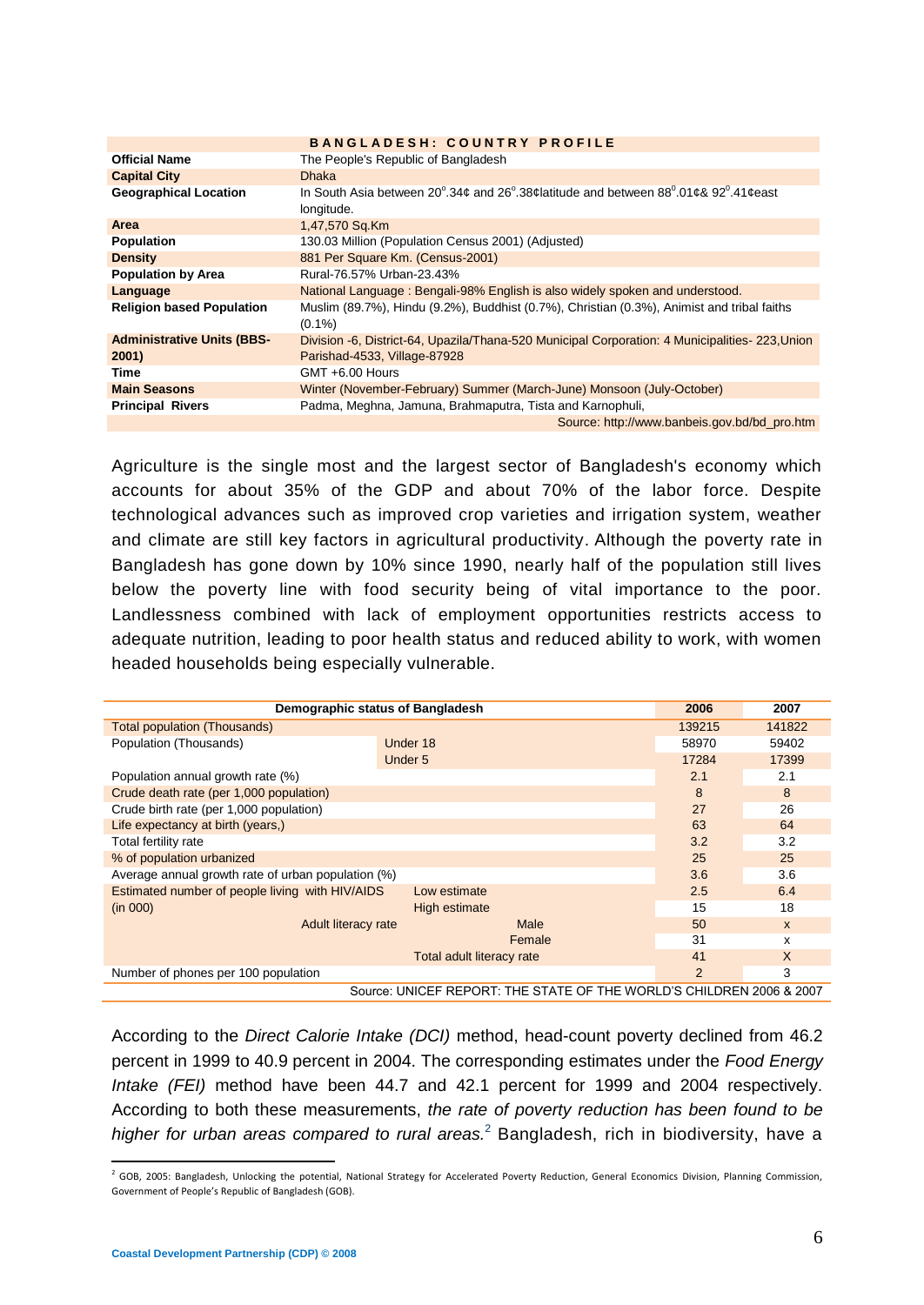variety of 266 inland and 442 marine fishes, 22 amphibians, 109 inland and 17 marine reptiles, 388 resident and 240 migratory birds, 110 inland and 3 marine mammals. Unfortunately more than a dozen vertebrate fauna have been lost during the last century and 54 inland fishes, 8 amphibians, 58 inland reptiles, 41 resident birds and 40 inland mammals have come under different categories of threat (IUCN 2000).

| <b>Indicator</b>                                 | Unit                     | <b>Coastal Zone of</b> | <b>Bangladesh</b> | Reference year      |
|--------------------------------------------------|--------------------------|------------------------|-------------------|---------------------|
|                                                  |                          | <b>Bangladesh</b>      |                   | (source)            |
| Sex ratio                                        | Males/100 females        | 105                    | 107               | 2001 (BBS)          |
| Agriculture daily wage rate                      | <b>Taka</b>              | 49                     | 46                | 1997/98 (PDO-ICZMP) |
| Literacy rate (7+)                               | $\frac{0}{0}$            | 51                     | 45                | 2001 (BBS)          |
| <b>Primary school density</b>                    | No./10,000 persons       | 6.9                    | 6.3               | 2001(PDO-ICZMP)     |
| Households with durable wall                     | %                        | 47                     | 42                | 1991 (BBS)          |
| <b>Households with sanitary latrine</b>          | $\%$                     | 45.60                  | 36.87             | 2001 (BBS)          |
| Density of road                                  | Km/km2                   | 0.71                   | 0.67              | 1996 (PDO-ICZMP)    |
| Average size of household                        | <b>Number</b>            | 5.1                    | 4.9               | 2001 (BBS)          |
| Demographic dependency ratio                     | Pop (0-9+>59)/10-59      | 0.90                   | 0.83              | 2001 (BBS)          |
| <b>Small farm households</b>                     | % owning 0.05-2.49       | 57.7                   | 52.9              | 1996 (BBS)          |
|                                                  | acre                     |                        |                   |                     |
| Per capita GDP                                   | Taka                     | 18,198                 | 18,269            | 1999/2000 (BBS)     |
| Absolute poor households in                      | %                        | 52                     | 49                | 1998 (BBS)          |
| terms of calorie intake                          |                          |                        |                   |                     |
| Extreme poor households in terms                 | %                        | 24                     | 23                | 1998 (BBS)          |
| of calorie intake                                |                          |                        |                   |                     |
| Primary school enrolment rate                    | % of children 6-10 years | 95                     | 97                | 2001 (PDO-ICZMP)    |
| Severe child malnutrition                        | %                        | 6                      | 5                 | 2000 (BBS & UNICEF) |
| <b>Population per hospital bed</b>               | <b>Number</b>            | 3,782                  | 2,981             | 1996 (BBS)          |
| <b>Union Parishad density</b>                    | Average area (km2)/UP    | 35                     | 32                | 1991 (BBS)          |
| Per capita gross cropped area                    | Ha                       | 0.093                  | 0.109             | 1996 (BBS)          |
| <b>Functionally landless households</b>          | % owning <0.50 acre      | 53.5                   | 52.6              | 1996 (BBS)          |
| Households with durable roof                     | $\%$                     | 50                     | 54                | 1991 (BBS)          |
| <b>Households with electricity</b><br>connection | $\%$                     | 30.8                   | 30.9              | 2001 (BBS)          |
| Households with access to tap and                | $\frac{0}{0}$            | 72.5                   | 85.7              | 2001 (BBS)          |
| tube well                                        |                          |                        |                   |                     |
| Household coverage by major<br>micro-credit NGOs | $\%$                     | 19                     | 21                | 2001 (PDO-ICZM)     |
| Share of industrial sector in GDP                | %                        | 22                     | 25                | 1999/2000 (BBS)     |
| Density of growth centers                        | Average area             | 80                     | 70                | 1996 (World Bank)   |
|                                                  | $(km^2)/$ growth center  |                        |                   |                     |
| <b>Land erosion</b>                              | Ha/yr                    | 3,199                  |                   | 1973-2000 (MES)     |
| <b>Susceptibility to severe cyclone</b>          | No. of occurrence        | 51                     |                   | 1948-98 (PDO-ICZMP) |
| and storm surge                                  |                          |                        |                   |                     |
| <b>Land accretion</b>                            | Ha/yr                    | 5,080                  |                   | 1973-2000 (MES)     |

The number of functionally landless households is relatively higher in coastal areas in comparision with national level situation. The Per capita gross cropped area in the coastal zones is lesser than national average. Children's enrollement in school is relatively lower in coastal areas than national average. The households with access to tap and tube well are strikingly lower in coastal zones. Only 19% households are covered by major micro-credit NGOs whereas in national context such coverage is 21%. The land erosipn rate in the coastal zone is y 3199 hectares per year and land accretion rate is 5,080 hectares per year. On average the coastal zone of Bangladesh face 51 occurances of severe cyclone and storm surge. The environmental characteristics of the country are immensely controlled by the river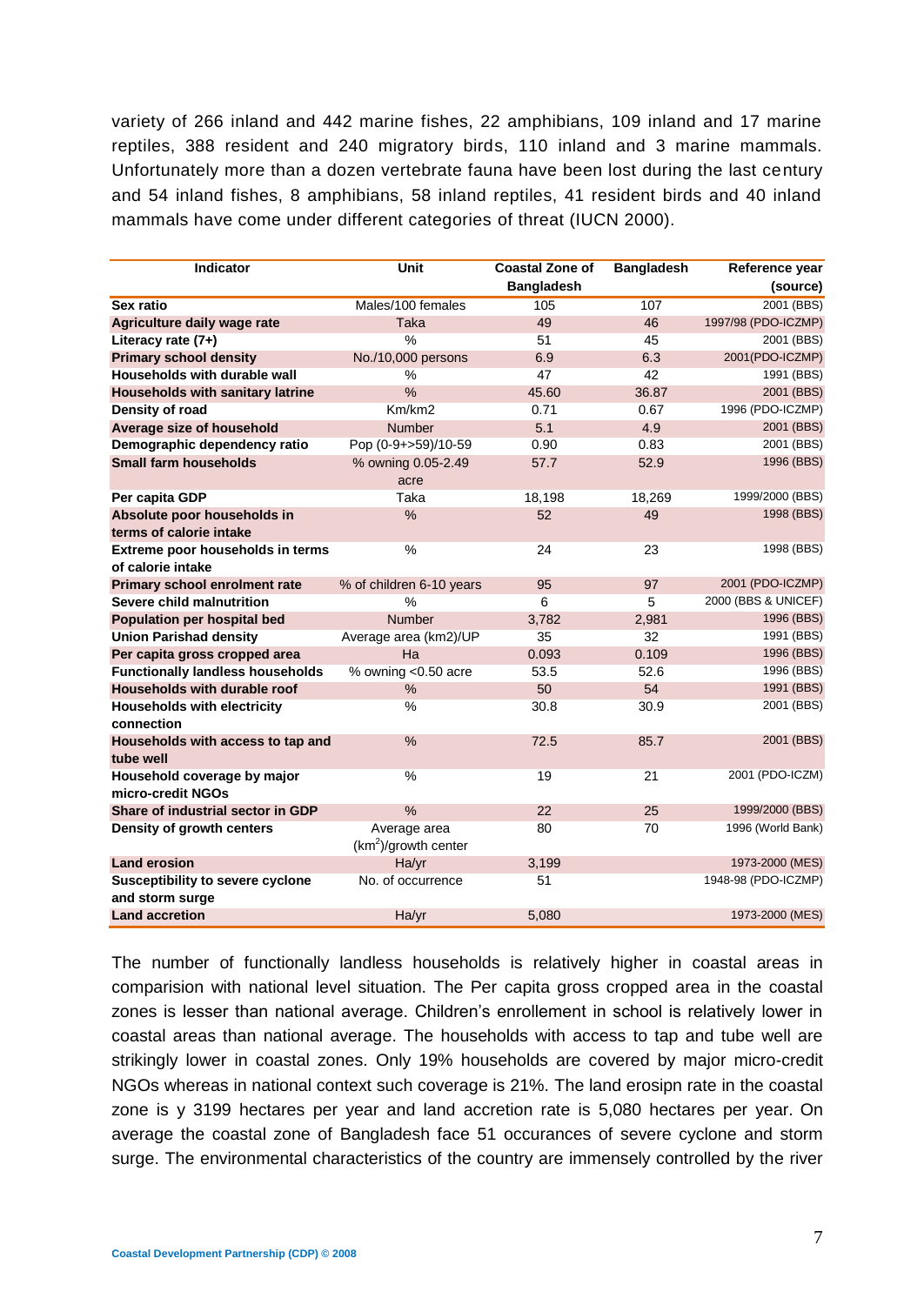system. Bangladesh has many rivers, canals, haors, baors, beels, and ponds, which are resources for culturing fish.

## **1.3 Shrimp farming in the coastal zone of Bangladesh**

The term "coastal zone" refers to the transition area of land and sea. According to Bangladesh's Integrated Coastal Zone Management Plan (ICZMP), three main criteria are used to mark out coastal zones: tidal fluctuations, salinity, and cyclone & storm surge risk. According to the Integrated Coastal Zone Management Plan (ICZMP) of Bangladesh, 19



districts or 147 upazilas are defined as coastal districts, out of which 48 upazilas are exposed to the coast and 99 upazilas lie in the interior coast. The coastal zone comprises 32% of the land area of Bangladesh (47,201 km2) and a population of 35.1 million people.

Commercial Shrimp farming in Bangladesh was started in the Satkhira district of the SW coastal region Bangladesh in 1960s. The shrimp farming encompasses around 1 per cent of total land area of Bangladesh (approximately 141000 hectares). The average size of shrimp farms in Bangladesh is three hectares. Commercial shrimp farms in Bangladesh are concentrated mainly on the vast areas of low-lying tidal land (approx. 2.5 million hectares) in the two coastal regions; the districts of Khulna, Satkhira,

Jessore and Bagerhat in the Khulna Division of SW Bangladesh and the districts Cox's Bazar, Chittagong and Noakhali in the Chittagong Division of the SE Bangladesh.

There are about 25 species of freshwater shrimp and 36 species of marine shrimp, Macrobrachium rosenbergii locally known as Galda is the most important amonf the freshwater species and is cultivated commercially in Bangladesh. Other commercially important freshwater shrimp are M. malcolmsonii, M. villosim.on.us, M. lamarrei etc. The moost important marine/salt water shrimp is the Peneous monodon locally called Bagda, the giant black tiger, which is the target species for brackishwater farming in Bangladesh. Other commercially important marine shrimp are Penaeus mdicas, P. ntonoceros, P. semssulcatiis and P. mcrguicnsis.*Penaeus monodon* and *Machrobrachium rosenbergii* are the two major species cultured in Bangladesh. According to the 2004 survey<sup>3</sup>, there are 868 hatcheries (120 GO & 756 private). In 2004-05, total fish production was 22.16 lack metric tons of which 8.82 metric tons were shrimp.

1

<sup>3</sup> Bangladesh Economic survey, 2006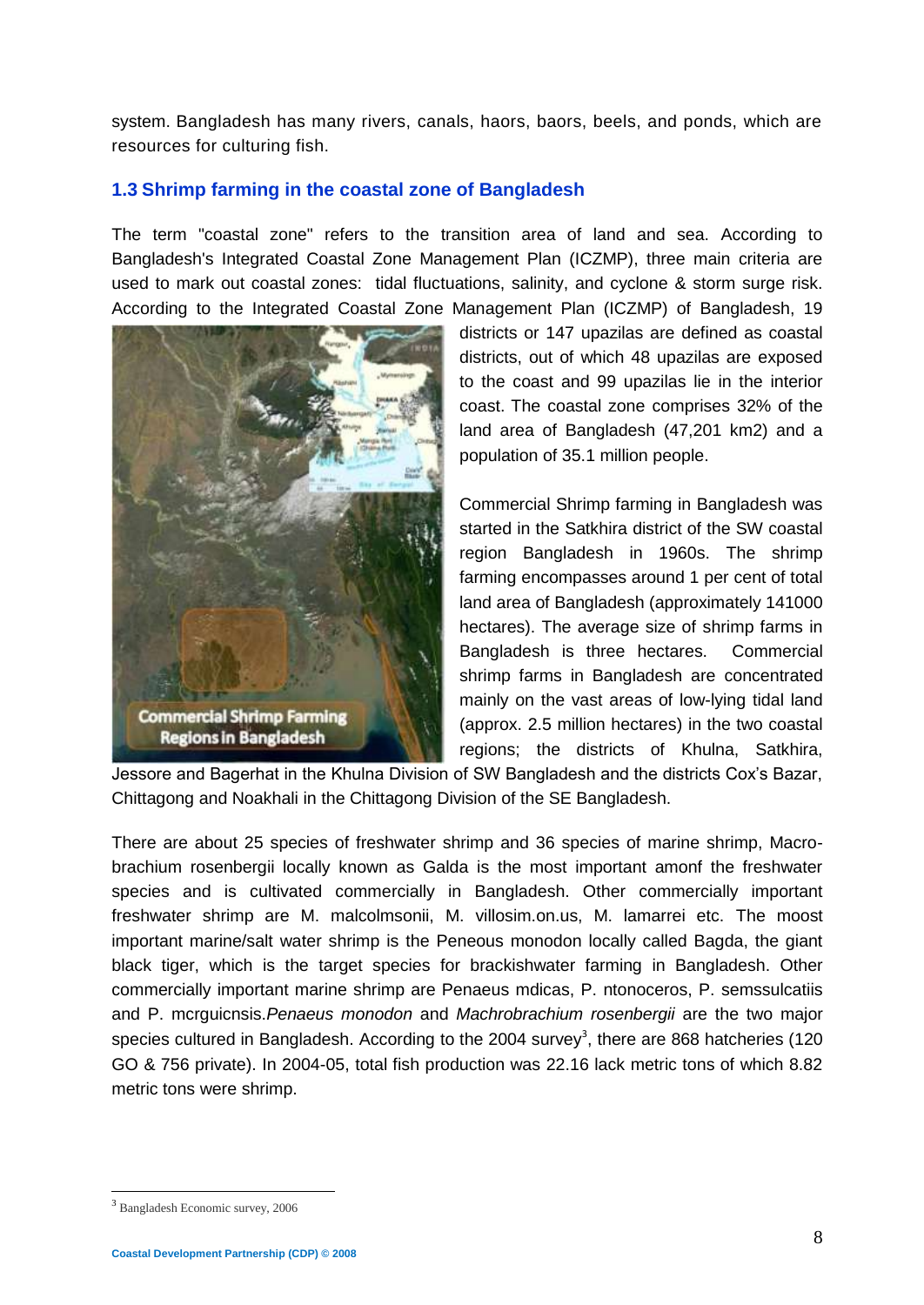# **Chapter Two**

# **Multiple faces of the Commercial Shrimp Farming in Bangladesh**

### **2.1Introduction**

The geographic setting has played a role for the development of commercial shrimp farming in Bangladesh. About 75% of the land occupied by the shrimp farms is located in the tidal flats of the Khulna, Bagerhat and Satkhira districts. Commercial shrimp farms are also spreading in the districts of Barisal, Patuakhali, Barguna and Bhola in the Barisal Division of SW Bangladesh.

The present practice of shrimp farming has been introduced without the least consideration for environment, land rights and human rights, resulting in conflicts and violence in many areas, and given rise to mass movements. These conflicts and movements have been reported from

| The Shrimp Industry at a Glance (2005-06) |            |  |  |  |  |
|-------------------------------------------|------------|--|--|--|--|
| Total shrimp farming area                 | 218,000 ha |  |  |  |  |
| Marine shrimp                             | 170,000 ha |  |  |  |  |
| Freshwater shrimp                         | 48,000 ha  |  |  |  |  |
| Districts involved                        | 20         |  |  |  |  |
| Upazila (sub-district) involved           | 52         |  |  |  |  |

time to time in the local, regional and national media, and these issues are becoming matters of international concern.

### **2.2Human face of the Commercial shrimp farming**

The human face of commercial shrimp farming portrays the sector as the most unequal distribution of benefits among the stakeholders. In Bangladesh, roughly one million people are involved with the shrimp sector, the second largest export industry. About 90% of total employment in the shrimp sector is confined to fry collectors and shrimp farmers who belong to the poorer sections of the coastal communities in Bangladesh. The fry collectors cover 50 % of the total sector-employment in commercial shrimp sector but receive only 6 % of the profits made by the sector. More or less half of the household income of the coastal poor comes from the shrimp related activities. The shrimp farmers of Bangladesh largely became dependent on the supply of natural fries due to limited nurseries in country and thousands of poor children were engaged in shrimp fry collection by push net and bag nets (USAID, Bangladesh 2005<sup>4</sup>, Delap and Lugg 2000<sup>5</sup>, Ali, 2002<sup>6</sup>). In Bangladesh, among the all fry catchers, 40 percent are men, 30 percent women, and another 30 percent girls and boys<sup>7</sup>. It is important to note that CDP-DANIDA action research documented child labour in Shrimp

<sup>4</sup> USAID, Bangladesh 2005: Shrimp Industry Study: Problems, Prospects and Intervention Agenda, ATDP *(Agro-based Industries and* 

*Technology Development Project)* Research Team <sup>5</sup> Delap E. and Lugg R., 2000. Not Small Fry : Children's Work in Bangladesh's Shrimp Industry. Save the Children, UK and Uttaran, Bangladesh

<sup>6</sup> Ali Md. Liaquat., 2002. Policy Framework for Fisheries Sector Development in Bangladesh, BCAS, (unpublished monograph), Dhaka

<sup>7</sup> Development & Training Services, Inc. (dTS), 2006: A Pro-Poor Analysis of the Shrimp Sector in Bangladesh, Greater Access to Trade Expansion (GATE) Project, United States Agency for International Development (USAID), Bangladesh.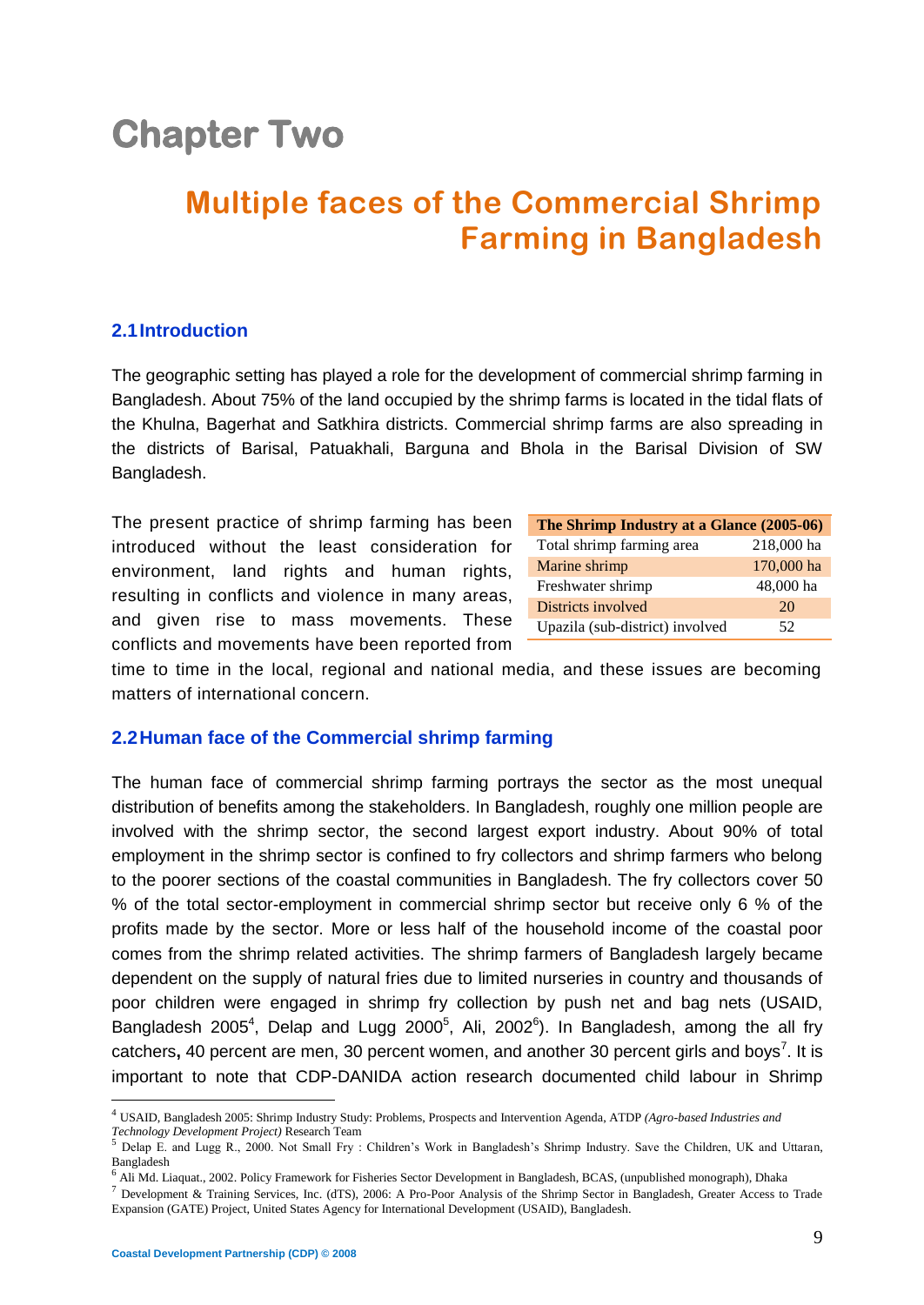Sector (CLSF) as the worst form of child labour (CDP, 2006 $^8$ ). For almost two decades fry collection has become the chief source of livelihood for women and children in many coastal areas. The exact number of workers in the Bangladesh shrimp industry is difficult to estimate. With a high percentage of undocumented workers, as well as unregistered farms and processing plants, many work beyond the reach of official statistics. According to one U.S. Government source, at least 142,000 families, or more than 600,000 people, depend directly on just the shrimp farming portion of the industry for their livelihood<sup>9</sup>. The industry-associated nonprofit Bangladesh Shrimp and Fish Foundation estimated the number at 600,000 direct workers, who support some 3.5 million dependents.

The employers in the shrimp sector like other informal sectors do not maintain the labour standard set by the ILO. During shrimp fry collection from the river, especially young girls and women are harassed either physically or verbally. Majority of the Fry collectors take loans in advance from the local small scale buyers of fries in the lean season and commit to selling the fry to that lender at a price determined by the lender. The women and children who are involved in fry collection and Gher (the pond for shrimp aquaculture) related activities very often suffer from different kinds of fever, itching, sore of throat, cough, muscular spasm, dysentery, diarrhea, stomach problem, gastric, headache, back pain and skin diseases. This is due to long hours of work in the saline water.

In the Southwest Coastal Region of Bangladesh, the number of commercial shrimp farms and disputes relating to Commercial shrimp farming, both are growing. Using political influence to grab shrimp farms, robbing shrimps from the farms of comparatively weaker farmers, sexual assault and harassment of women, breach of lease agreements, non-payment of lease money, non-payment of wages on time, long hours of work are all causes for dispute, which when unresolved for a long time, turn into violent conflicts.

One study has shown that the relationship between export oriented shrimp cultivation and human rights is highly negative.<sup>10</sup> CDP regularly collects news clippings from 15 local and national daily newspapers in respect of human rights and labor rights abuses in shrimp farms, compiles the news reports on a weekly basis and sends the most important news items as News flash. Based on the 1946 newspaper reports from CDP's archive, CDP has identified various shrimp related conflicts which in order of frequency are armed assault, theft, terrorism, land grabbing, murder/ unnatural death, poisoning shrimp, land ownership, fraud and trade disputes, extortion, trespass, embankment breach/ saline intrusion, other crimes, kidnapping, rape, criminal damage, possession of illegal arms, drainage disputes, non payment of lease, and fry smuggling. Overall, the most commonly reported conflicts are terrorism, theft, armed assault, land grabbing, murder and unnatural deaths and poisoning of shrimp farms.

1

<sup>&</sup>lt;sup>8</sup> CDP, 2006: Situation Analysis on Child Rights Violation in Shrimp Sector in the Southwest Coastal Region of Bangladesh study funded by DANIDA (Human Rights and Good Governance-Program Support Unit).<br><sup>9</sup> Khan, "Bangladesh Shrimp Exports Poised to Soar with U.S. Assistance." 60 U.S. Agency for International Development

<sup>(</sup>USAID), Office of Women in Development, Greater Access to Trade Expansion (GATE) Project, "A Pro-Poor Analysis of the Shrimp Sector in Bangladesh," Development & Training Services (DTS), (Washington DC: USAID, February 2006), p. 17, http://www.usaid.gov/our\_work/crosscutting\_programs/wid/pubs/Bangladesh\_Shrimp\_Value\_Chain\_Feb\_2006.pdf.

<sup>&</sup>lt;sup>10</sup> Ahmad N., July 1996. Commercial shrimp culture in Khulna, Bangladesh: Its negative impact on women, their families, and the environment. Report-in-brief. International Centre for Research on Women. Washington .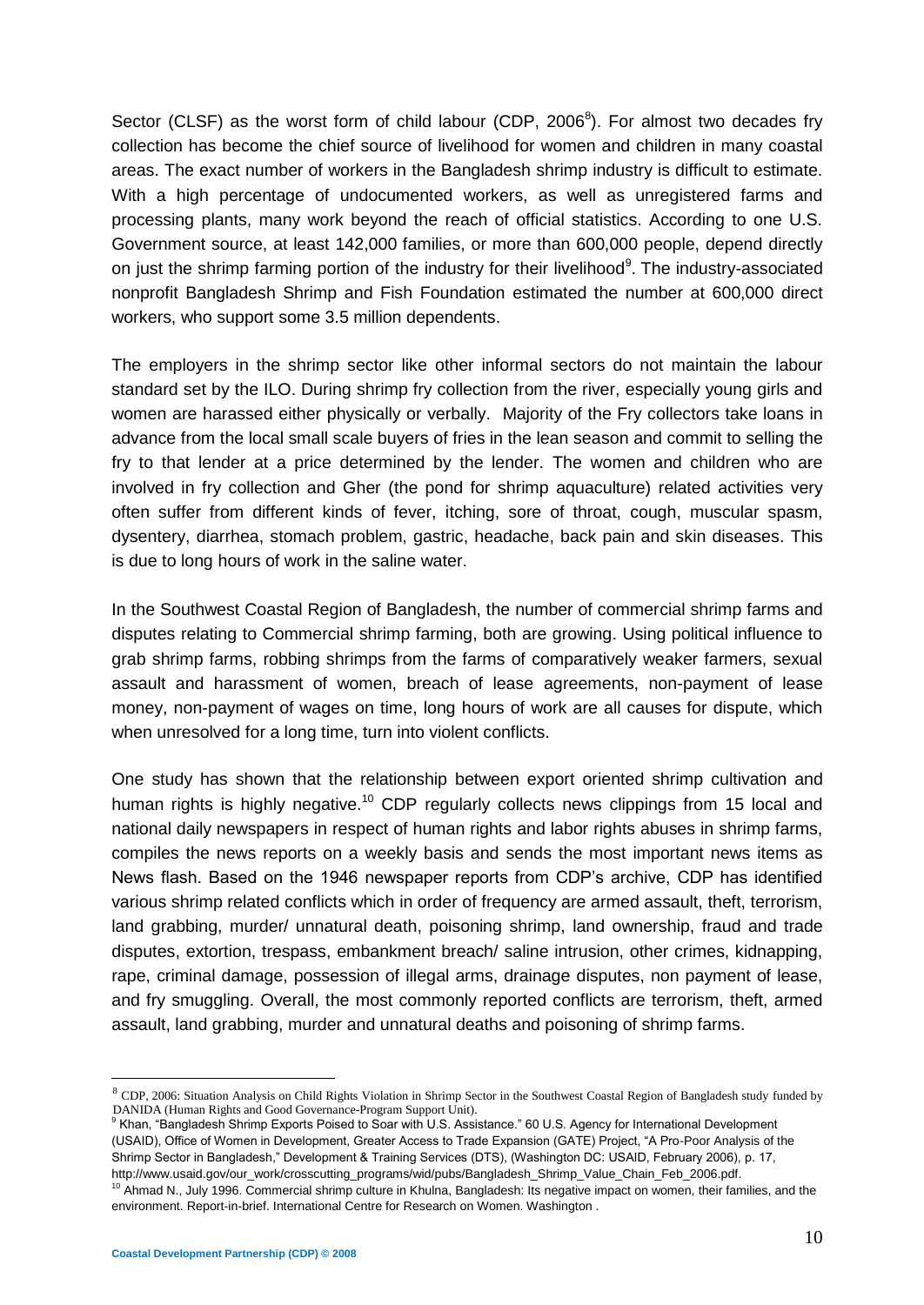### **2.3Economic face of the Commercial shrimp farming**

According to the Millennium Ecosystem Assessment, in the last 5 years global shrimp production has grown at a rate of 10–20 percent per annum $11$ .

In economic perspective, converting mangroves to shrimp aquaculture apparently seems lucrative. One study<sup>12</sup> found that shrimp aquacultures had a net present economic value per

|                 | Total net present  | Total net present value    |
|-----------------|--------------------|----------------------------|
|                 | economic value per | per Ha (in US\$) including |
|                 | Ha (in US\$)       | social accounting          |
|                 | value              | <b>Social value</b>        |
| Shrimp farm     | 8340               | $-5.443$                   |
| Intact mangrove | 823                | 35,696                     |

hectare could be 10 times higher than the economic value for an intact mangrove. The study has reveled that the social and natural services of the intact mangroves like nursery habitat for marine life, storm protection for coastal communities are not counted in the marketplace. Besides, various environmental and societal costs of shrimp aquaculture like mangrove destruction, water pollution and land degradation are absent in cost accounting of production. On the otherhand, shrimp aquaculture enjoys finacial incentives from the government in the form of subsidies, nominal lease fees and tax deduction. Moreover, after the productive life the site of the commercial shrimp farm is unfit for further productive use. Taking these additional factors into account, that study reveals the net present per hectare value of intact mangroves is US\$35,696 whereas the value of per hectare for shrimp aquaculture is minus US\$5,443.

| <b>Shrimp Cultivation System</b>              | <b>Expenditure</b> | <b>Expenditure</b> | <b>Profit</b> | <b>Profit</b> |  |  |
|-----------------------------------------------|--------------------|--------------------|---------------|---------------|--|--|
|                                               | (Per Hectors)      | (Per Acre)         | (Per Hectors) | (Per Acre)    |  |  |
| <b>Traditional Cultivation</b>                | 63485              | 25702              | 123408        | 49963         |  |  |
| Mixed Alternative Traditional Cultivation     | 73720              | 29846              | 190677        | 77197         |  |  |
| Alternative Traditional Cultivation           | 77337              | 31311              | 202290        | 81899         |  |  |
| <b>Confined Cultivation</b>                   | 391034             | 158313             | 661795        | 267933        |  |  |
| Source: World Fish Center: SQSP-2             |                    |                    |               |               |  |  |
| Shrimp production trend in Bangladesh         |                    | 2004-2005          | 2002-2003     | 1996-1997     |  |  |
| Commercial shrimp production (in metric tons) |                    | 121000             | 100000        | 79000         |  |  |
| Source: Bangladesh Economic survey, 2006      |                    |                    |               |               |  |  |

Except large farmers, the small farmers and wage labourers does not benefit from shrimp cultivation, because of their uncertain incomes due to unstable international shrimp market. The study findings strogly correlates with the Bangladesh scenario. In Bangladesh the profiteers of the commercial shrimp farms are mainly people from outside the community who could afford the high initial investment needed. But after the productive life, the local community bears the economic loss for not having the scope to utilize the site. The lose of mangrove severly hampers the livelihood and wellbeing of the coastal poor who who depend on mangrove services.

<sup>&</sup>lt;sup>11</sup> Millennium Ecosystem Assessment 2005: Ecosystems and Human Well-Being Synthesis. Washington, DC: Island Press. Online at: http://www.maweb.org/proxy/Document.356.aspx

<sup>&</sup>lt;sup>12</sup> Sathirathai, S. and E.B. Barbier. 2001: Valuing Mangrove Conservation in Southern Thailand. Contemporary Economic Policy 19(2):109–22.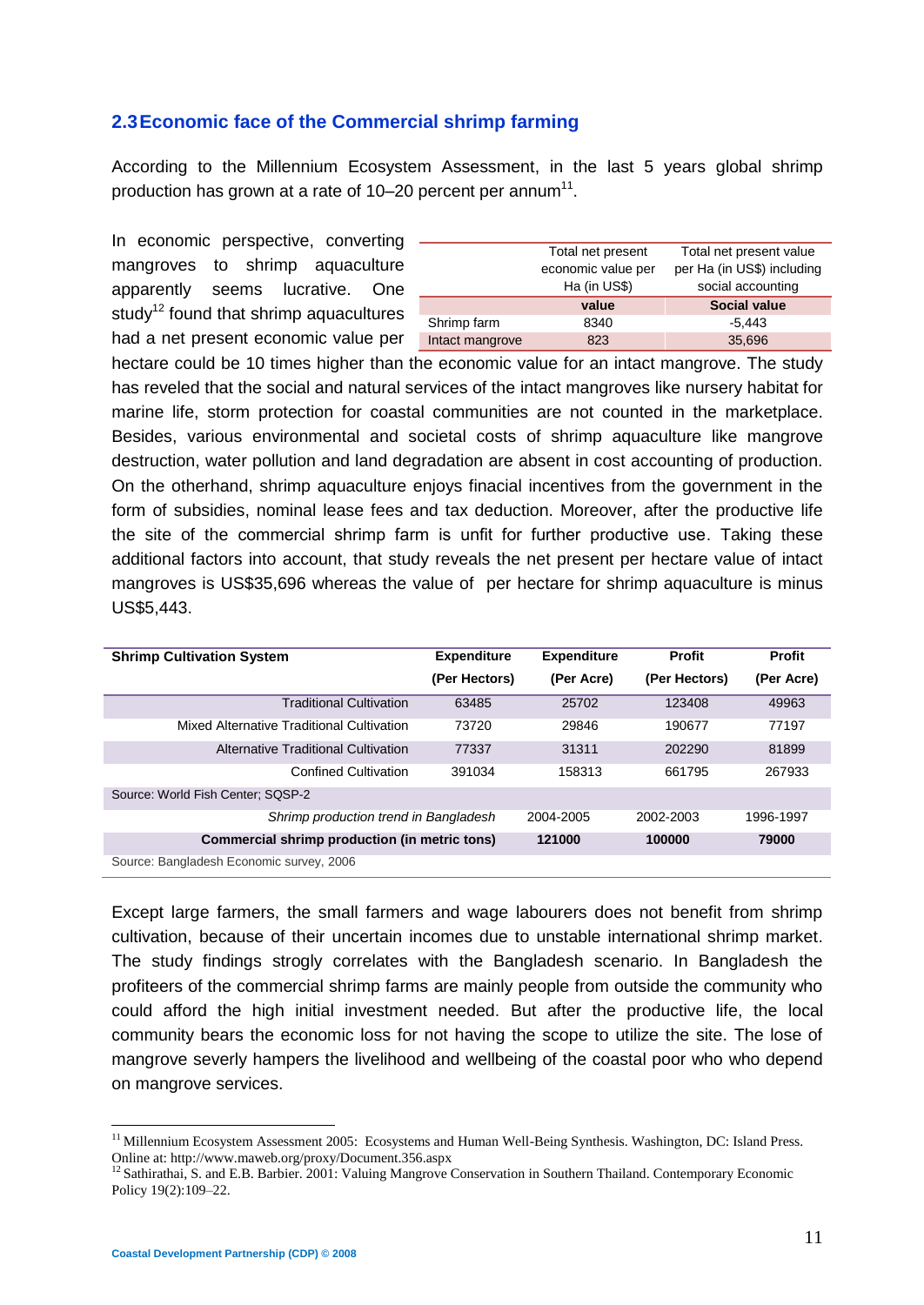Fish exports worldwide amounts to 30-40% of the total production around the world, including 30 species of shrimp<sup>13</sup>. In 1996-2003, the production growth was around 9% but after then the shrimp production increased at the rate of 21%.



In national economic context, Shrimp covers more than 70% of the total export earning from all the agro-based products, including tea, raw jute, vegetables, fruit, etc. This sector also supports large varieties of local level cottage industries (made out of the home) such as bamboo baskets, mats, traps, nets, rickshaw vans, tempos (tri-wheelers), boats, etc. Bangladesh is one among the world's top ten shrimp producers and had share of about 3 percent of world sales in 2006. In 2005, Bangladesh sales were limited to the United States (40 percent), the European Union (40 percent), and Japan (20 percent)<sup>14</sup>.

 $\overline{a}$ 

<sup>&</sup>lt;sup>13</sup> Anderson, James L. (2004), The International Seafood Trade, University of Rhode Island, Kingston.

<sup>&</sup>lt;sup>14</sup> Afzal Khan, "Bangladesh Shrimp Exports Poised to Soar with U.S. Assistance," U.S. Department of State, International Information Programs, Washington File, August 10, 2005.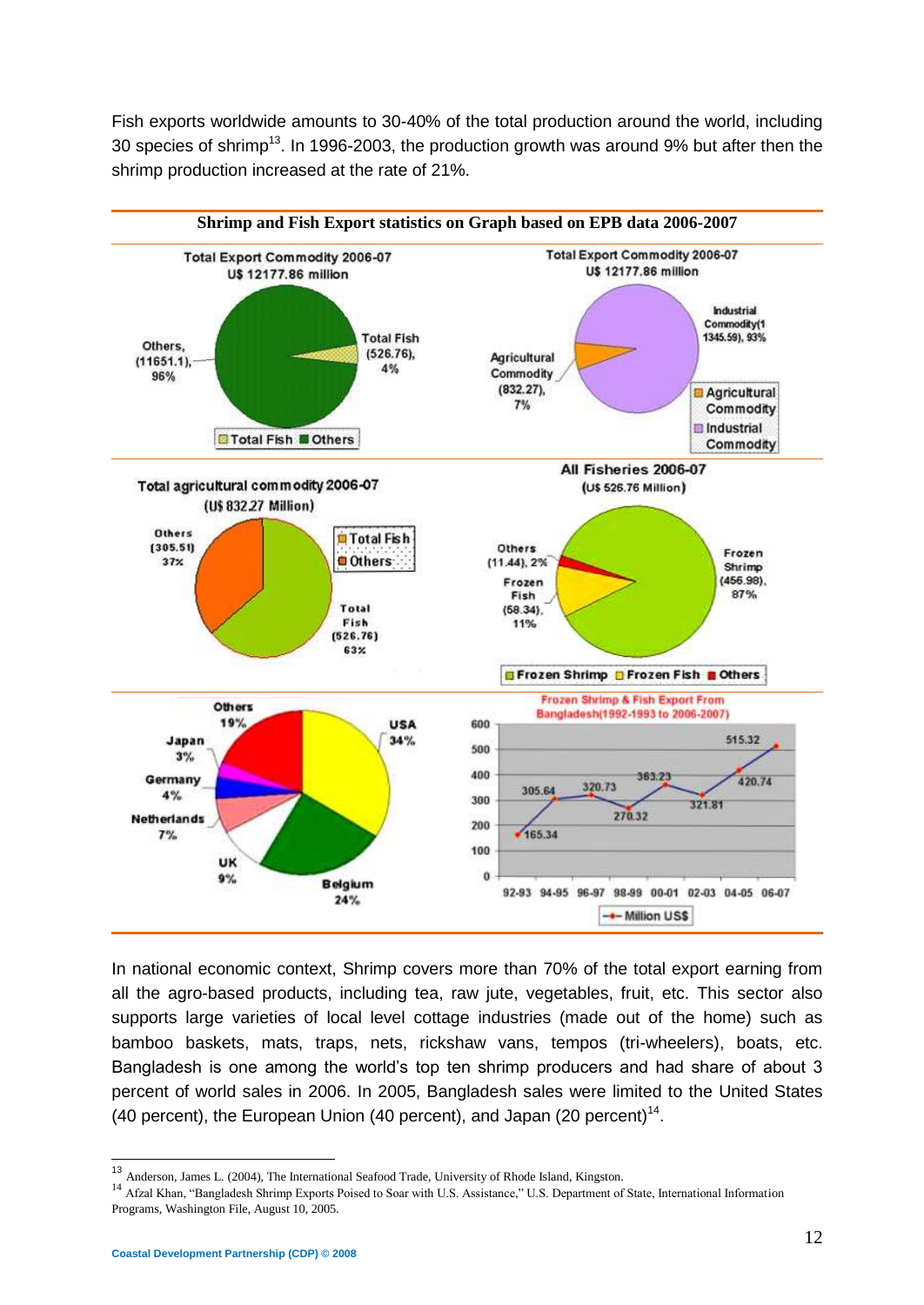In 2006-2007, slighlty over one-third of the Bangladesh fish export were limited to the United States (34 percent) and more than one-fifth were limited to the Belgium (24 percent). In 2006- 2007, 7% of the Bangladesh fish were exported to The Netherlands.

| ГКОДЕН ЭНКИЛІ ЕЖІ ОКІ 2007-2007 |           |                   |           |           |                    |           |  |
|---------------------------------|-----------|-------------------|-----------|-----------|--------------------|-----------|--|
| <b>Month</b>                    |           | Volume (mill. lb) |           |           | Price (mill. US\$) |           |  |
|                                 | 2006-2007 | 2005-2006         | 2004-2005 | 2006-2007 | 2005-2006          | 2004-2005 |  |
| July                            | 10.77     | 10.46             | 8.40      | 48.28     | 46.09              | 37.82     |  |
| <b>August</b>                   | 8.20      | 7.38              | 1.48      | 40.39     | 32.77              | 13.53     |  |
| <b>September</b>                | 9.71      | 6.27              | 1.52      | 50.29     | 31.81              | 14.68     |  |
| <b>October</b>                  | 6.24      | 7.15              | 2.59      | 38.61     | 35.64              | 14.86     |  |
| <b>November</b>                 | 9.37      | 4.96              | 1.07      | 53.08     | 27.91              | 11.46     |  |
| <b>December</b>                 | 6.70      | 5.77              | 1.11      | 38.12     | 33.78              | 11.30     |  |
| <b>January</b>                  | 5.07      | 6.56              | 0.95      | 27.58     | 34.26              | 8.58      |  |
| <b>February</b>                 | 2.65      | 3.51              | 0.73      | 15.81     | 18.60              | 6.80      |  |
| <b>March</b>                    | 5.53      | 6.02              | 0.87      | 24.86     | 23.50              | 6.24      |  |
| <b>April</b>                    | 7.24      | 5.24              | 34.92     | 32.41     | 26.38              | 164.41    |  |
| May                             | 8.43      | 16.03             | 12.82     | 41.49     | 75.48              | 42.62     |  |
| June                            | 8.21      | 9.69              | 7.74      | 46.06     | 43.74              | 33.52     |  |
| Total (July-June)               | 88.12     | 83.80             | 74.20     | 456.98    | 403.58             | 365.82    |  |

**FROZEN SHRIMP EXPORT 2004-2007**

According to the Bangladesh Frozen Foods Exporters Association (BFFEA), frozen shrimp exports fell 2.53 percent to \$445.41 million in fiscal 2007/08 due to a decline in demand and global economic recession. However, exports of frozen seafood other than shrimp rose nearly 52 percent and the total export earnings of seafood rose 3.69 percent to a record \$534 million in fiscal 2007/08. The demand and the price for shrimp in the United States and European countries who are the main consumer of Bangladesh shrimp have experienced 30 percent (9000 tonnes) reduction. However, fish exports have increased to 19,270 tonnes, from 10,810 tonnes.

#### **Bangladesh in the global and European market**

Bangladesh ranks third among the world's largest inland fish producing countries after China and India. Shrimp production is the second largest export sector of Bangladesh after ready made garments. The EU, the USA and Japan are the major importers of shrimp from Bangladesh. Bangladesh with a GDP of € 49 billion (in 2005) represents 0.2% of the global GDP. Trade contributes almost one-fourth (23.8%) of the GDP. According to 2005 data, Bangladesh represents 0.16% of the global imports and 0.12% of the global exports. The European Union (EU) is the main trade partner of Bangladesh with a surplus trade balance of over €3 billion. Every year Bangladesh exports 54% of its goods of €4,1billion and import good of €1 billion. Bangladesh represents one-fifth (20%) of the total exports from all LDCs to the European market. Since 2004, EU imports from Bangladesh have been growing at an average rate 8.0% per vear<sup>15</sup>. Bangladesh represents 0.35% of total EU imports. The EU accounts for about 52 percent of the total market which implies that any disruption in EU market is bound to have severe implications for this export-oriented shrimp sector of the Bangladesh.

Recently, the international market shrimp demand from the region has reduced due to inability to produce standard shrimp. Consequently, the Farm owners are not always able to give standard wage to laborers. The capacity building efforts for improving the shrimp standard might play a role for ensuring standard wage for the poor laborer and thus alleviating poverty.

1

<sup>15</sup> http://ec.europa.eu/external\_relations/bangladesh/intro/index.htm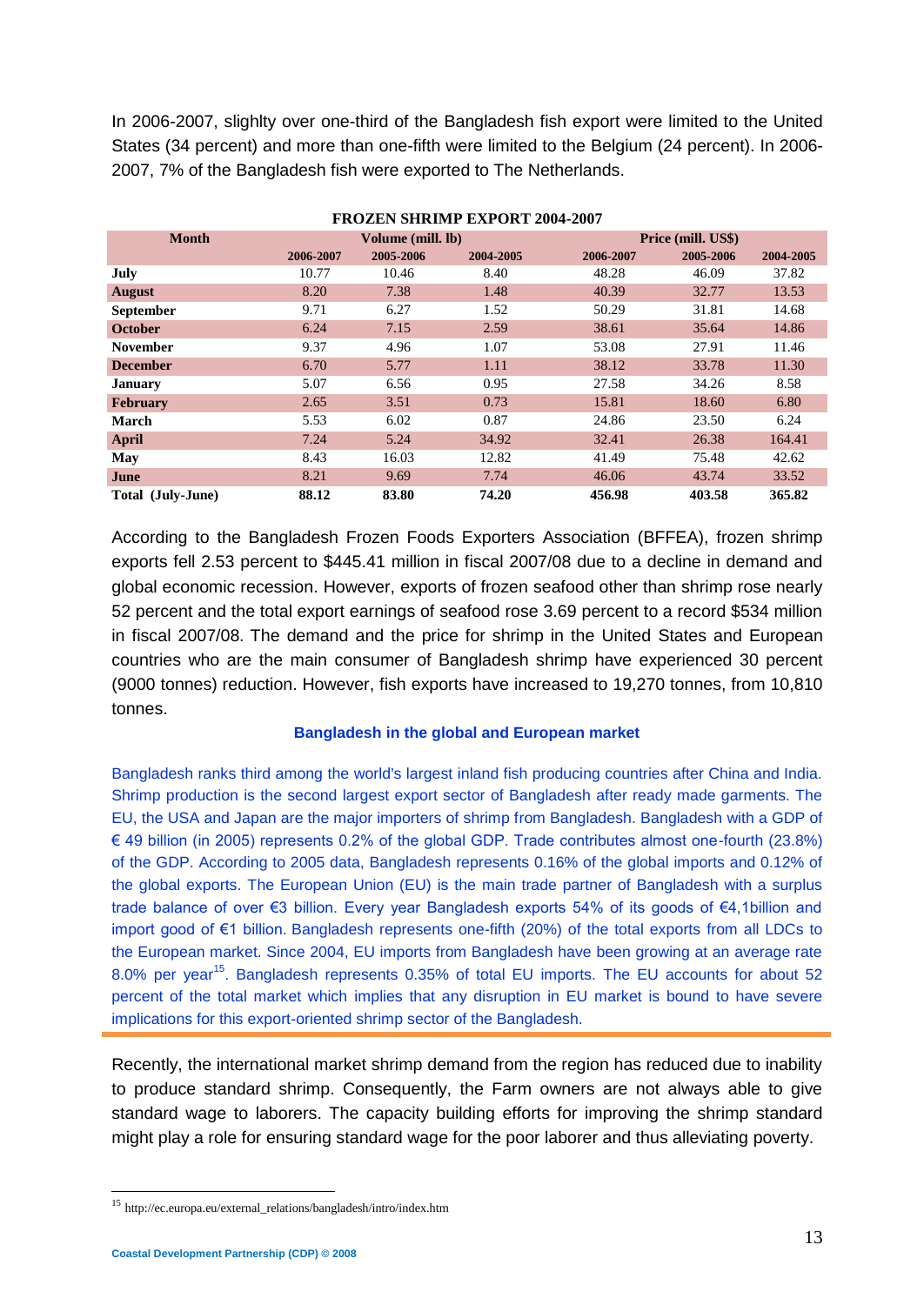#### **2.4Political face of the Commercial shrimp farming**

In a crude sense, the Shrimp culture in Bangladesh could be seen as a classic example about how national policy approach could be enticed by lucrative export markets and how government can damage critical ecosystem in order to make quick economic prospect. Tempted by lucrative western export markets and the prospects of making quick profits, the government through the World Bank and the IMF guided policy initiatives and incentives (Box-1) have promoted shrimp on a large scale. Bangladesh Government is promoting semi-intensive shrimp farming and made provision of 15% cash incentive for shrimp export.

#### **Box 1: Role of the IFIs in the commercial shrimp farming in Bangladesh**

The commercial shrimp farming in Bangladesh has evolved during the mid and late 1980's through the World Bank and the IMF guided policy initiatives and incentives under the Structural Adjustment Programme (SAP). SAP stimulated private investments have increased shrimp export 11 times (US\$ 90.8 million in 1986 to US\$ 1000 million in 2000) within 14 years (1986-2000). The implementation of the World Bank/UNDP investment programme of US\$ 30 million in late 1980s and early 1990s paved the way of commercial shrimp farming in Bangladesh with infrastructure, technology and foreign instruction.

In 1985 the World Bank provided credit to Bangladesh for "Shrimp Culture Project" which paved the way of commercial shrimp culture in Bangladesh. In the project document, it was mentioned that *"the project could not have any detrimental effect on the environment. Intensification of shrimp culture would take place only in areas where it already exists. Neither the existing land-use pattern nor the present ecological balance would be changed. Positive effects would be achieved through the elimination of salt water seepage into adjacent agricultural land, by the construction of appropriate boundary embankments, and by efficient and timely water exchange to block out salt from soils for paddy cultivation. The further spread of extensive shrimp-farming operations into agricultural and forest lands would be counteracted by the revision of Government policies on salt-water intake, the leasing of public lands and by demonstrating the financial rewards of intensified shrimp culture. The project would not cause harm to other riparian States nor would it be harmed by the use of water by other riparian States"*

Source: World Bank. 1985. "Report and Recommendation of the President of the International Development Association to the Executive Directors on a proposed Credit in an Amount of SDR 20.6 Million to the People's Republic of Bangladesh for a Shrimp Culture Project", Dhaka.

The shrimp issue is an important part of the agenda of all the political parties. However, except the leftist parties, rest of the constitutional political parties usually play similar role concerning the shrimp sector. Ironically, when the major political parties are in the opposition, they become vocal against the human rights violations in the shrimp sector, but once in power, they do not take appropriate measures to reform the shrimp sector. Besides, there are different viewpoints among the left political factions. Some are totally against shrimp farming, some want to introduce community shrimp farms.

According to the draft 'National Shrimp Policy 2008', the government is going to brand shrimp 'a cent percent' foreign exchange earning good, besides encouraging public initiatives and private investment in shrimp cultivation, processing and export. The proposed national policy is to 'expedite shrimp farming through developed technology sustainable in the local socioeconomic, cultural and environmental conditions. The draft shrimp policy has also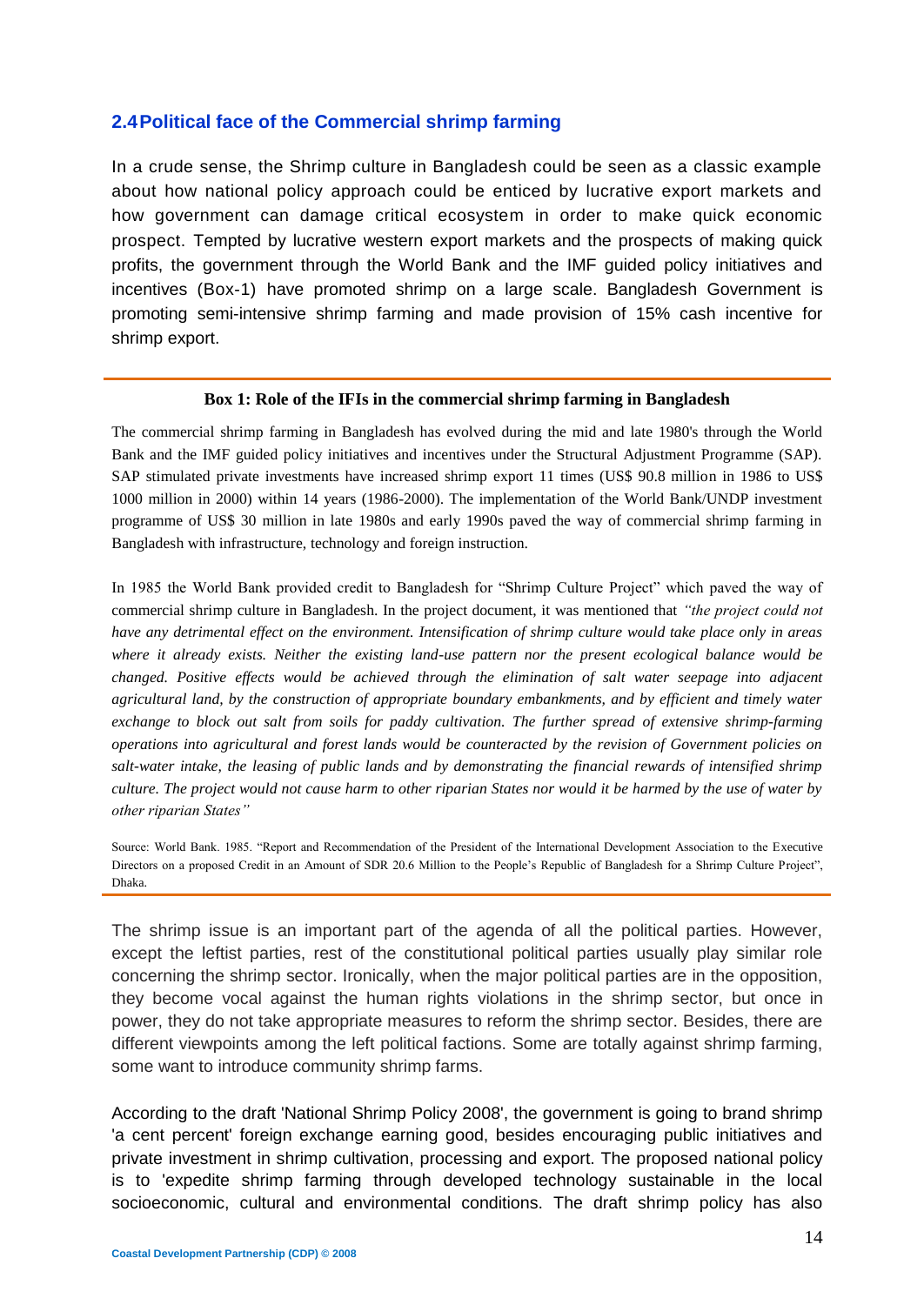proposed introducing practical education on shrimp farming in science textbooks at primary and secondary schools while steps are to be taken to create opportunities of higher education on the subject at local and international levels.

The Fisheries and Livestock Ministry has recently completed evaluation of the shrimp industry in order to make it viable as an export sector. All shrimp consignments are tested in three laboratories in Chittagong, Khulna and Dhaka for maintaining world class standard before sending those abroad. The Government of Bangladesh is planning to introduce a law "Hatchery Ordinance 2008" to bring discipline and accountability to the shrimp hatchery industry. The forthcoming law, "Hatchery Ordinance 2008", is expected to require the registration and licensing of hatcheries and set standards for equipment and management practices.

**Overview of shrimp related policies & laws**

| The National Fish Policy 1998                                                  | Details of government policies on relevant shrimp culture and livelihood<br>issues                                                                                                                                  |
|--------------------------------------------------------------------------------|---------------------------------------------------------------------------------------------------------------------------------------------------------------------------------------------------------------------|
| <b>Private Fisheries Protection Act, 1899</b>                                  | Protection of private fisheries and the rights of landowners who don't like to<br>lend their land for shrimp farming.                                                                                               |
| The Government Fisheries Protection<br>Ordinance, 1959                         | Protection of government khas water bodies against unauthorized fishing.                                                                                                                                            |
| The Protection and Conservation of Fish<br>Act. 1950                           | Protection and conservation of fish and fisheries                                                                                                                                                                   |
| The Fish and Fish Products (Inspection<br>and Quality Control) Ordinance, 1983 | Empowerment of government for inspection and quality control of the Fish<br>and Fish Products                                                                                                                       |
| The Fish and Fish Products (Inspection<br>and Quality Control) Rules, 1997.    | Empowers officers and sets licensing systems for processing and export.<br>Provide detailed procedures for inspection and quality control<br>of fish and fish products during transportation, processing and export |
| Marine Fisheries Ordinance, 1983 (MFO)                                         | Regulation of licensing, gears and areas of fishing. Jurisdiction is limited from<br>the 18.29m depth line to the limit of territorial waters.                                                                      |
| The Protection and Conservation of Fish                                        | Ban on catching fry or post larvae of fish shrimp and prawns. The                                                                                                                                                   |
| Rules, 1985 & Amended rule 8(1A), 2000                                         | amendment 8(1A) conflicts with National Fish Policy, 1998 & the<br>Embankment and Drainage Act, 1952.                                                                                                               |
| <b>National Environment Policy, 1995</b>                                       | Protection of the environment & ecosystem                                                                                                                                                                           |
| The Environment Conservation Act.                                              | Provision for environmental clearance.                                                                                                                                                                              |
| 1995 & Environment Protection Rules,<br>1995                                   |                                                                                                                                                                                                                     |
| Forest Act, 1927                                                               | Allocation of fish management responsibilities in mangrove areas to the<br>Forest Department.                                                                                                                       |
| <b>National Water Policy, 1998</b>                                             | Details of multisectoral water users needs against an unisectoral approach                                                                                                                                          |
| Shrimp Mohal Management Policy, 1992                                           | Identification and declaration of shrimp areas                                                                                                                                                                      |
| Registration of shrimp gher/farm, 1998                                         | Keeping records of shrimp farms.                                                                                                                                                                                    |
| National Land Use Policy, 2001                                                 | Allocation of land for shrimp culture and land zoning                                                                                                                                                               |
| <b>Industrial Policy, 1999</b>                                                 | Declaring frozen food industry a "trust sector"                                                                                                                                                                     |
| Export Policy, 1997-2002                                                       | Promotion of export and consequent promotion of shrimp culture                                                                                                                                                      |
| The Shrimp Cultivation Tax Act, 1992                                           | Establishes rules for tax on land used for shrimp cultivation with Water                                                                                                                                            |
|                                                                                | Development Board in an appraising role for fixing tax rates.                                                                                                                                                       |

# Human rights violation issues of this  $2<sup>nd</sup>$  largest export earning sector are not addressed in the national policy frameworks and in local level very few organizations seems to be interested to address rights issues. Besides, lack of clearly defined policy guidelines, provides scope to the outsiders to get permission from the local government for shrimp cultivation in wetlands. Although the collection of wild post-larvae has been banned for the last four years, the practice continues on a smaller scale.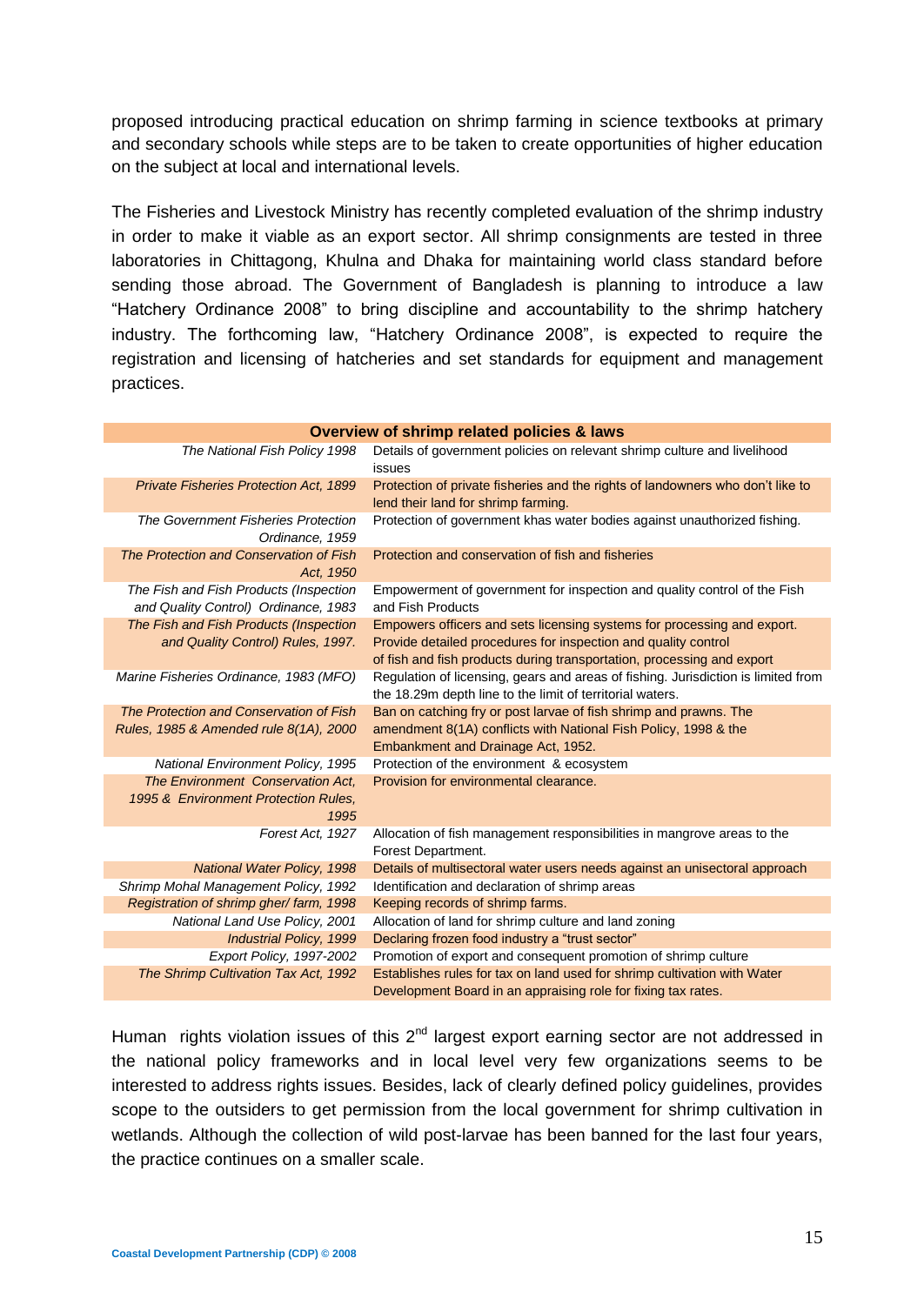#### **Stakeholders of the Shrimp farming in Bangladesh**

Pokrant and Bhuiyan (2001) shows that the main institutions and organizations that influence shrimp sector are: government organizations, NGOs, donor agencies, cooperatives of shrimp farming groups, and local union Parishad (council)<sup>16</sup>. In addition, there are informal associations of landless, farmers and others, which lack the institutional capacity to mobilize their supporters on a continuous basis. Major stakeholders of the National Shrimp Policy such as Government of Bangladesh, Bangladesh Frozen Food Export Association (BFFEA), Journalists, Development Activists, Government Officers, shrimp laborer, shrimp farm owners, civil society members, Ministry of Fisheries, Ministry of Agriculture, Bangladesh Water Development Board (BWDB).

### **2.5Technical face of the commercial shrimp farming**

The technical face of the shrimp includes the establishment of shrimp farm, shrimp processing according to the national rules & regulations, international standards, buyer specifications and the regulatory requirements of the importing country for global markets. Bangladesh Standards and Testing Institutes (BSTI) issued quality control licenses are required to export shrimp. The Bangladesh Environment Act 1992 and Bangladesh Environmental Regulation 1997 are the legal instruments for monitoring environmental impacts of shrimp production & shrimp farms. The government is bound to ensure sustainable use of resources under the Environment Policy 1992. The shrimp processing farms are required to complete Initial Environmental Examination (IEE) before the establishment of farm. In addition, the shrimp farms are also required to obtain the Environmental Clearance Certification (ECC) from the Department of Environment (DOE). Shrimp farms have to submit an effluent treatment plan and an environment management plan to the DOE for obtaining ECC.

Commercial shrimp farming in Bangladesh has developed without any sensitivity to local knowledge, practices, preferences and resource use. The shrimp sector in Bangladesh has yet been facing difficulty in maintaining hygiene perspective during the handling of raw shrimp as well as follows modern sanitary practices, safety standards and quality requirements due to absence of high quality water and ice, irregular electricity supply, poor infrastructure, transportation facility, lack of resource for environment friendly equipments and trained staff etc.

Most of shrimp farms are not following the Global Aquaculture Certification Council and EurepGAP standards on Mangrove Conservation and Biodiversity Protection (for example, Shrimp farms shall not be located in mangrove areas or coastal wetlands and must not damage wetlands or reduce the biodiversity of coastal ecosystems). Since shrimp cultivation occurs in a closed or semi-closed system, there is potential for waterlogging and increased salinity levels to alter drainage patterns and the quality of the soil. To make the situation more degrading, the shrimp producers keep on adding extra salt into the water during heavy monsoon rainfall to ensure better growth of shrimp which increases the level of soil salinity. This malpractice have already causes about to extinct of many fresh water fish species.

<sup>&</sup>lt;sup>16</sup> Pokrant R.J. and Bhuiyan S., 2001. The Coastal Shrimp Sector in Bangladesh : Review of the Literature with Annotated Bibliography. Bangladesh Centre for Advanced Studies, Dhaka, Bangladesh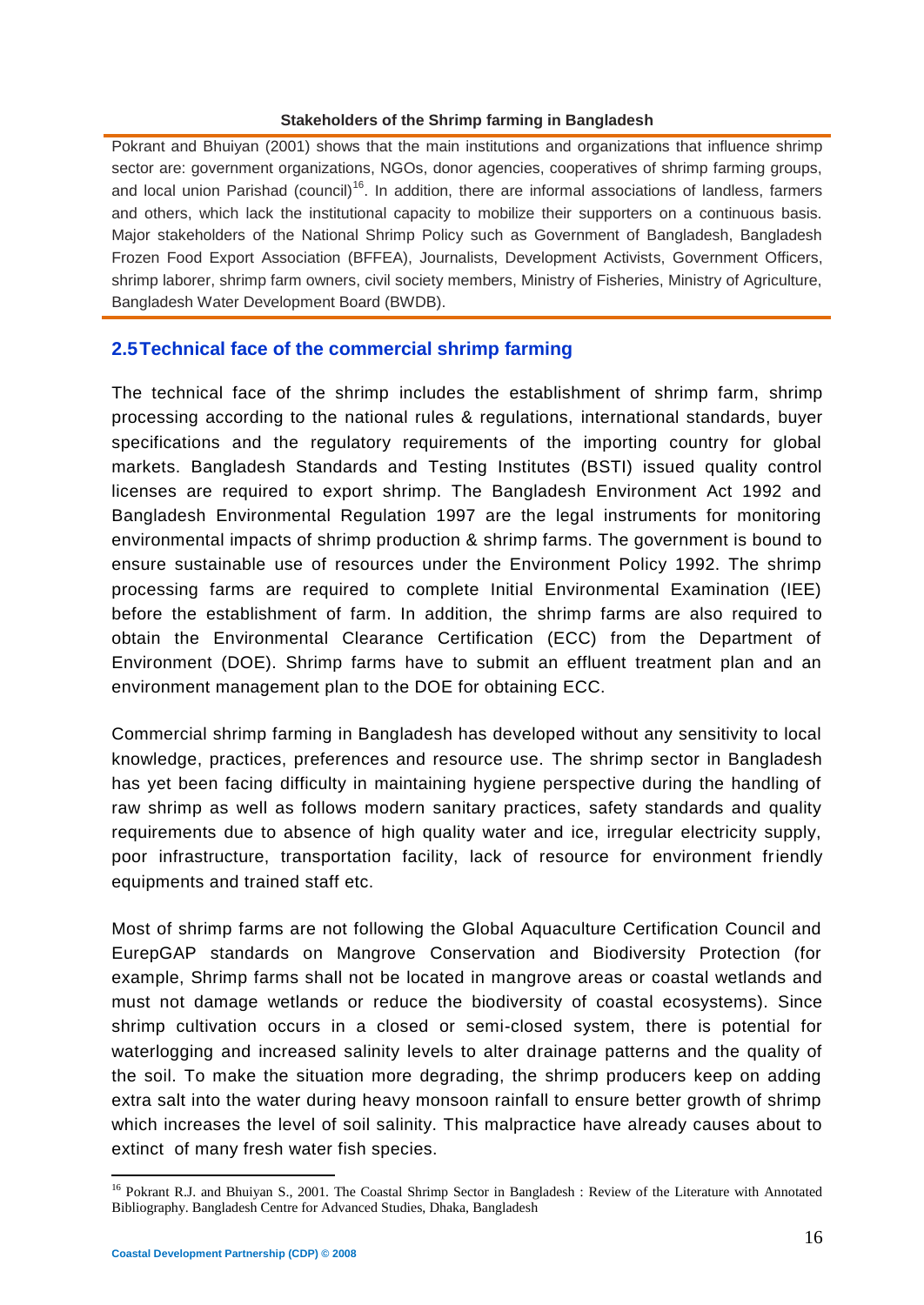Shrimp farms are vulnerable to natural disasters, price fluctuations in the global market, and market demand. Although the frozen foods export is the second largest export sector of the country, continued product quality is still a major challenge in the shrimp sector. Viral outbreaks in the shrimp farms often hamper the production target. Moreover, natural hazards each year many shrimp enclosures are wiped out. Viral contamination in shrimp farms has also brought about tremendous losses not only to the shrimp, but also to the biodiversity in areas under cultivation by semi-intensive methods.

Shrimp processing in Bangladesh is largely concentrated in two general areas: the cities of Chittagong and Cox's Bazar, and the districts of Khulna, Satkhira, and Bagerhat.Fish processing plants are running at an average of 15-20 % of their total production capacity. Out of 128, 80 sea food processing plants only 57 are approved by EU. This export-oriented shrimp industry includes many sub-sectors like hatcheries, sustainable aqua-culture technology, Feed meals plants and processing unit for value-added products. To attain international standard quality production, the shrimp industry needs proper attention of all the subsectors.

Due to the pressure from international shrimp buyers, the government of Bangladesh made it mandatory for shrimp processing farms to follow the guidelines contained in Hazard Analysis Critical Control Points" (HACCP). The main concept of HACCP system is to follow or maintain quality and safety programs set under HACCP system at every step of marketing starting from production place to the last point. However, the HACCP related information is not readily available. The number of the rejected consignments of shrimp from the EU due to detection of the harmful antibiotic 'Nitro Furan' in prawn bodies has led to the annoyance of the EU buyers (Khan, 2006). According to the EU directives, the exporters are required to send their shrimps to Singapore. Bangladesh government has made testing of the prawn bodies mandatory before their shipment to the European Union (EU) countries. The Fisheries Department has not yet operated the newly developed polymerase chain reaction (PCR) lab for detecting the presence of the virus. The government has yet to determine the fees that farmers will be charged for the testing process.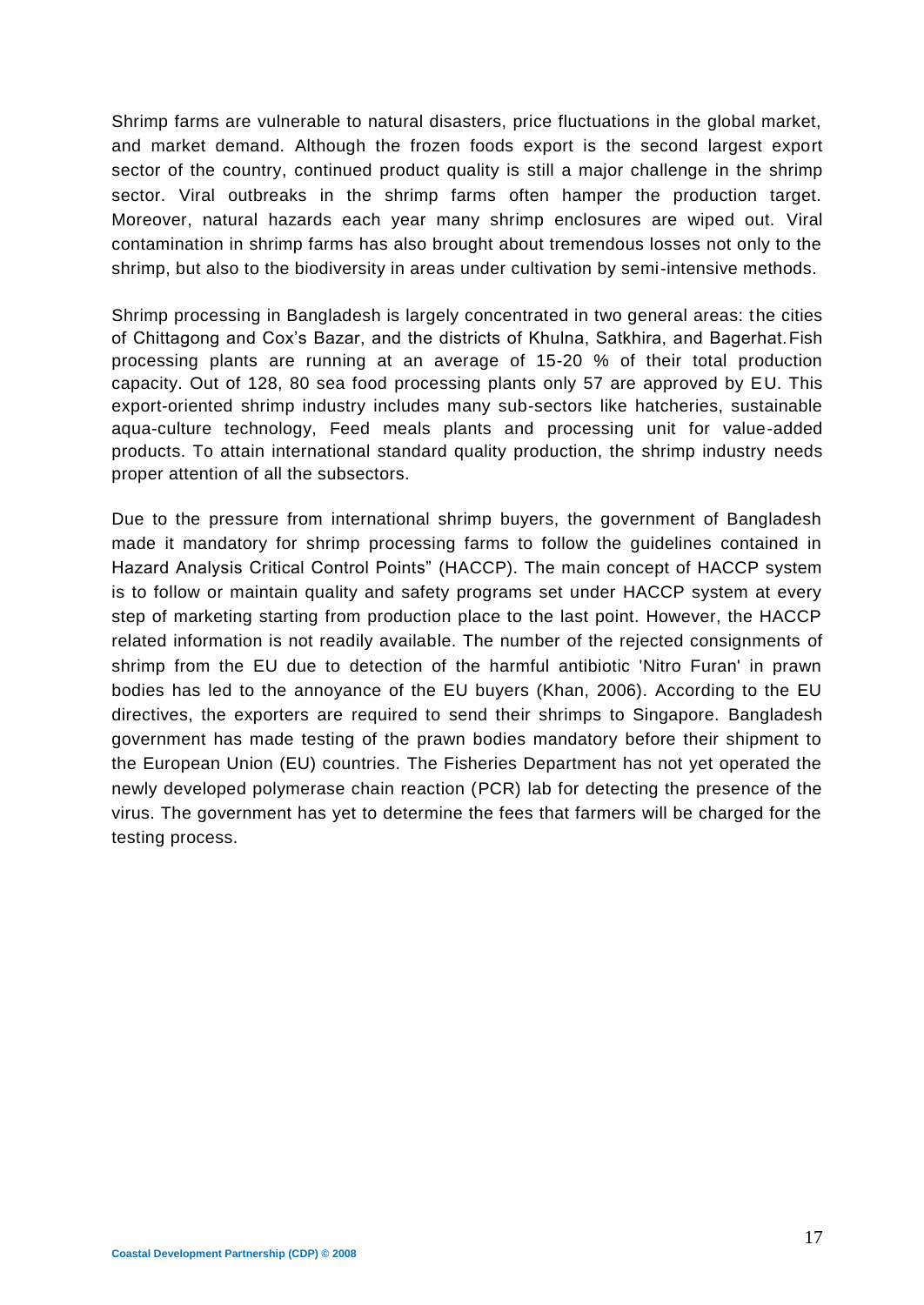# **Chapter Three**

# **Commercial shrimp farming impact on the SW Coast of Bangladesh**

#### **3.1Overview of the South-West Coastal region of Bangladesh**

The Southwest Coastal Region of Bangladesh is unique in its environmental nature and is one of the most fertile regions in the world. It is also very rich in natural resources.

The zone (shown in map) includes 6 districts (Khulna, Satkhira, Bagerhat, Gopalganj, Narail, and Jessore) out of the 19 coastal districts as well as the 6017 square km Bangladesh portion of Sundarban mangrove forest, which has a total area of about 10,000 square km. The rest of the Sundarban lies in West Bengal, one of the State of India. The southern part of the region has a brackish water regime, while the northern portion has fresh water.

The region lies between  $21^{\circ}30'$  and  $23^{\circ}15'$ North longitudes and 89000' and 90000 East latitudes covering an area of 14000  $km^2$  and is 300 km away from the capital city Dhaka. The area. The landscape is level to gently undulating flood plain dissected by a network of river systems. The region is made up of the old Ganges river channels which supports the Sundarbans, the largest continuous mangrove forest in the world.

The region's climate is salt-laden air throughout the year, especially when winds



blow from the sea, humidity and saltiness increases to the south. The maximum and minimum temperatures usually range from 29°C to 4°C and 5°C to 15°C. Average annual rainfall during the period 1965 to 1990 was about 1750mm. The relative humidity ranges from 64-75% in the dry season and 75-87% in the wet season. Most of the areas are between one to three meters above mean sea level and have a southward regional slope.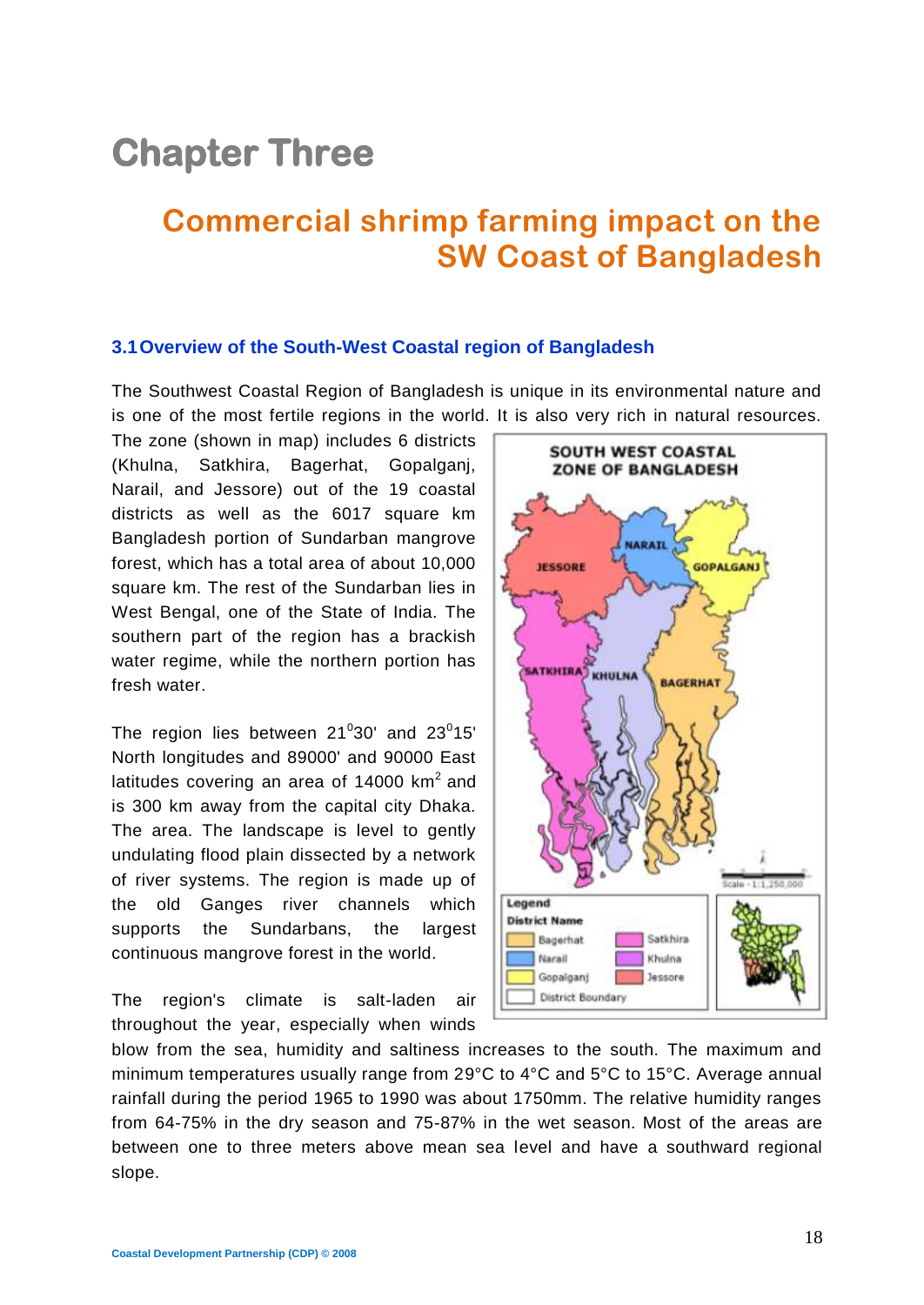People in the southwest region are highly dependent on the natural resource base in sustaining their livelihoods. Agriculture and fisheries are important economic sectors, employing the major population, and aquaculture is increasingly being pursued as an alternative livelihood option for rural households.

#### **Situation in Southwest Coastal Region of Bangladesh**

The water situation in the Southwest Coastal Region of Bangladesh is, to say the least, extremely serious. Briefly stated, the Key challenges are :

- Nearly 2 million hectares of land affected by dry season salinity;
- Population is increasing @ 1.8% p/a, and poverty and widespread food insecurity are rampant;
- Healthcare facilities are very insufficient, and the main water-related problems are Arsenic and Salinity intrusion
- Deteriorating wetland ecosystem and continued deforestation;
- Deteriorating soil quality;
- Most of the rivers in the region are silted up and incapable of carrying large quantities of water during floods;
- Riverbank erosion; increasing water pollution (shrimp, agro-chemicals, lax sanitation etc.)
- Ignorance about and lack of appreciation for appropriate indigenous knowledge and technology;
- Lack of effective participation of women in decision making;
- Lack of effective community participation in decision making;
- Insufficient dry season flow to provide ecological security, navigation and fisheries;
- Gap in National policies to identify and solve the problems of this region; and
- Weak Regional Cooperation.

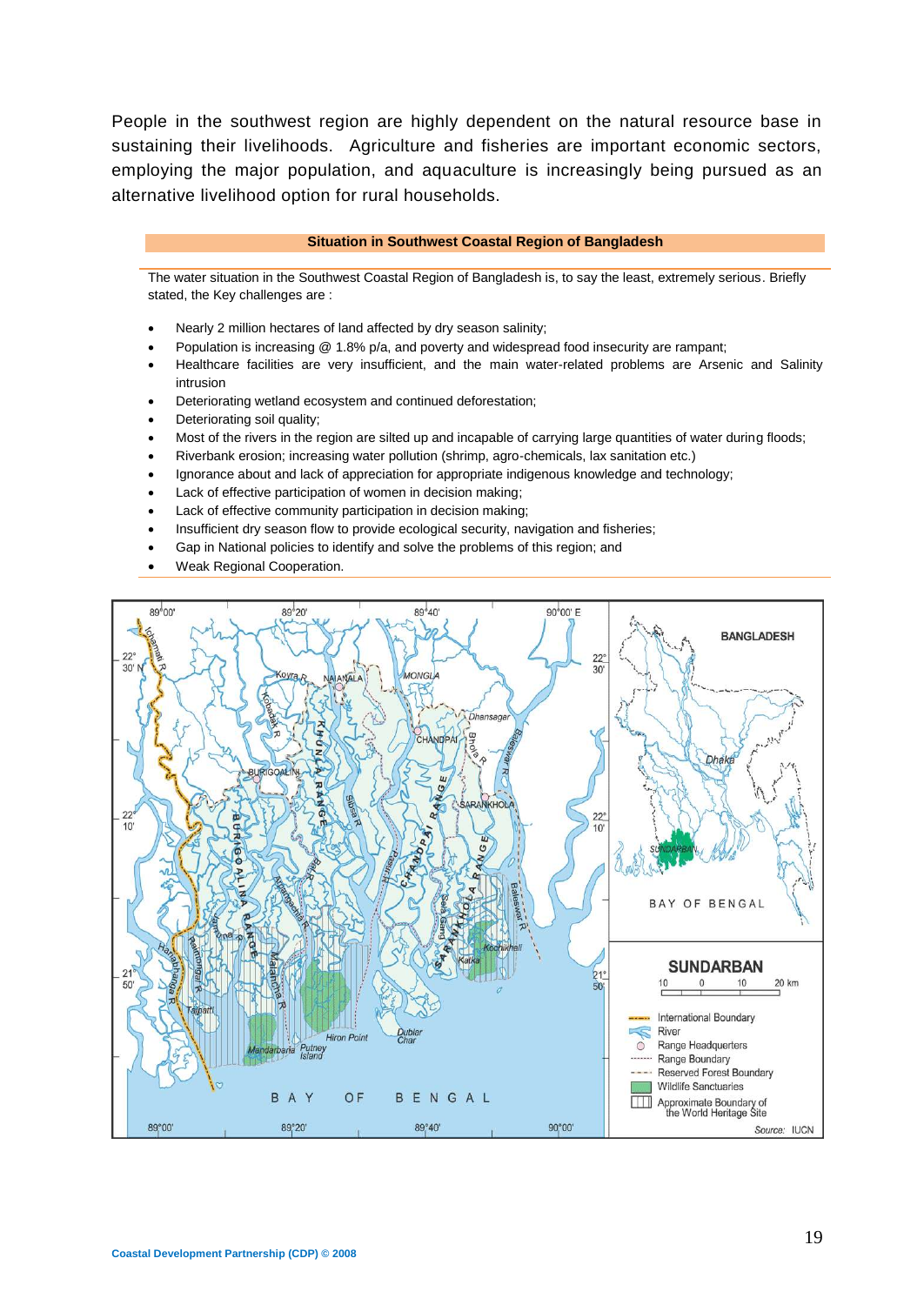# **3.2Impact of Shrimp farming in the SW coastal region of Bangladesh**

The unplanned and externally controlled mode of shrimp farming could be branded as the key root cause of current environmental degradation and livelihood insecurity in the southwest coastal region of Bangladesh. The introduction of commercial shrimp farming has created a major shift in the socio-economic structure of the Southwest Coastal Region of Bangladesh. The principal economic activity in the region at present is shrimp aquaculture. The agricultural lands of the region have now been transformed into shrimp ponds known locally as "gher". Experts have recommended<sup>17</sup> that shrimp cultivation should be limited to the high salinity zones and part of medium salinity zones, where shrimp cultivation is economically more profitable. However, existing shrimp culture yet fail to address its negative impacts on ecosystem functions.

**Destruction of the Sundarban mangroves and loss of biodiversity:** Sundarban is

| <b>WILD LIFE SANCTUARIES</b>                            |               | Location Area (ha.) Established |
|---------------------------------------------------------|---------------|---------------------------------|
| 1 Sundarban (East) Wildlife Sanctuary                   |               | Bagerhat 31226.94 1960/1996     |
| 2 Sundarban (West) Wildlife Sanctuary Satkhira 71502.10 |               | 1996                            |
| 3 Sundarban (South) Wildlife Sanctuary Khulna           | 36970.45 1996 |                                 |
| Source: Bangladesh Forest Department Website, 2007      |               |                                 |

globally important as a Ramsar site in the "List of International Important Wetlands" and "World Heritage Site". The area under shrimp culture tripled in 10 years, from the mid-1980s to the mid-

1990s, covering 130,000 hectares by 1999. In the process, mangroves have been removed and replaced by coastal shrimp ponds. Indiscriminate conversion of the mangrove forests into shrimp farms has resulted in the destruction of marine breeding grounds and the erosion of shorelines.

| Example of Mangrove Forest (Chakoria, Chittagong) loss by shrimp farming in Bangladesh                                                                                                                                                                                                                   |                            |                                                                                            |                                          |                                           |  |  |
|----------------------------------------------------------------------------------------------------------------------------------------------------------------------------------------------------------------------------------------------------------------------------------------------------------|----------------------------|--------------------------------------------------------------------------------------------|------------------------------------------|-------------------------------------------|--|--|
| <b>Issue of Chakoria Mangrove</b><br>Forest (Chittagong) degradation                                                                                                                                                                                                                                     | Severity of<br><b>loss</b> | <b>Estimated loss of</b><br>mangrove area $(\%)$                                           | <b>Monetary loss</b><br>(Tk. In million) | Economic loss (%the<br>total GDP in 1994) |  |  |
| Loss of Mangrove Forest                                                                                                                                                                                                                                                                                  | Totally<br>lost            | 1.5 % of the total<br>mangrove area in<br>Bangladesh<br>0.46 % of the total forest<br>area |                                          |                                           |  |  |
| annual income loss from<br>mangrove                                                                                                                                                                                                                                                                      |                            |                                                                                            | 196.1<br>million/year                    | 0.02% of GDP                              |  |  |
| Loss of benefit from the<br>medicinal plants of mangrove<br>forest<br>$\bullet$ if the state of the state of the state of the state of the state of the state of the state of the state of the state of the state of the state of the state of the state of the state of the state of the state of the s |                            |                                                                                            | 5.3 million                              |                                           |  |  |

Source: United Nations Environment Programme (UNEP), 1999: Environmental Impacts of Trade Liberalization and Policies for the Sustainable Management of Natural Resources, A Case Study on Bangladesh's Shrimp Farming Industry

The destruction of the mangroves has far-reaching ecological implications for the whole of the region. A large number of local varieties of fish have disappeared and nutrient content of the soil has diminished, resulting in drastic reductions of land productivity. Viral contamination in shrimp farms has also brought about tremendous losses not only to the shrimp, but also to the biodiversity in areas under cultivation by semi-intensive methods. Many shrimp farmers very often kill mammals and reptiles considering them harmful for the shrimp

<sup>&</sup>lt;sup>17</sup> Ghafur A, Kamal, M. Dhaly MR, Khatun S., 1999. Socio-Economic and Environmental Impact of Shrimp Culture in Southwestern Bangladesh: An Integrated Approach, Nijera Kori and IDPAA at Proshika, Dhaka, Bangladesh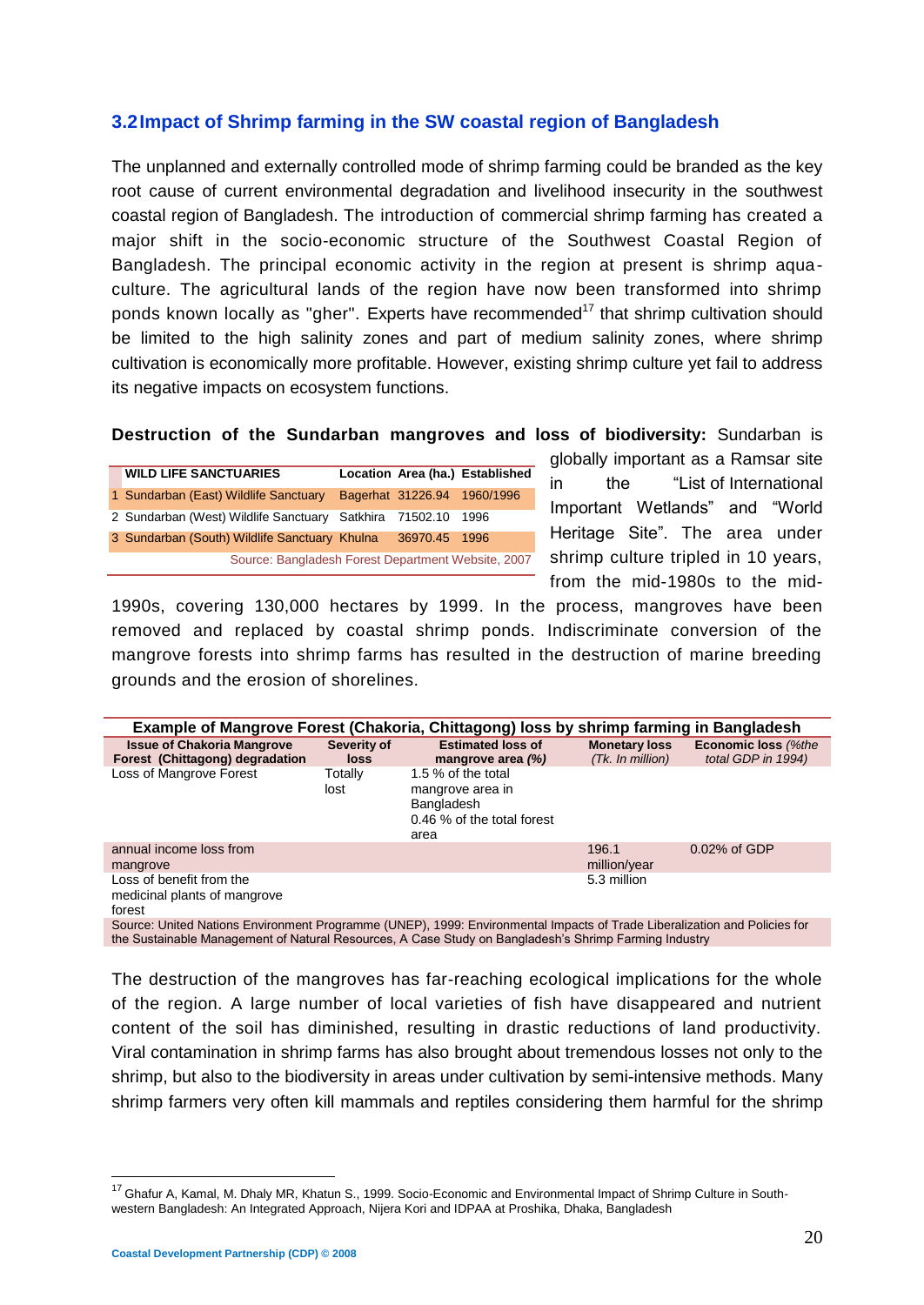i.e., the animals could eat shrimp and share the foods of shrimp. Many of those animals have been almost abolished from shrimp producing localities (Manju,  $2000^{18}$ ).

**Changes in Agricultural pattern:** Shrimp farming has adversely affected the potential crop-mix, cropping intensity, crop calendar and the overall cropping pattern in the areas. Shrimp farming has increased the salinity of soil, canals and the ponds within the polders and higher salinity levels have reduced the land area available for grazing and, consequently, the scarcity of fodder has led to a reduction of livestock.

**Changes in hydrological characteristics:** The shrimp pond construction eradicates natural mangrove vegetation; the construction of canals and dikes alters irreversibly the hydrological characteristics of the coastal areas.

**Violation of human rights:** The shrimp farming has been promoting a continuous process of violating human rights. The shrimp farmers employed musclemen to protect their farms and these musclemen killed people who raised voice against shrimp farming, raped young women and exploited labors paying low wages.

**Wetland degradation and livelihood insecurity:** The wetland communities of the Sundarban Impact Zone (SIZ) have been living in harmony with wetlands for nearly 500 years. The livelihood survival of the wetland community is linked with the forest resources of the Sundarbans, aquatic resources of the saline and fresh water wetlands. The negative impact of shrimp farming on the land is manifested through salinisation and water logging. The net effect of salinity in water and water logging is land degradation through a loss of soil fertility, which leads to reduction in production, irreversible damage to traditional economic activities and at the end makes livelihood endangered. Wetlands are turning into water logged areas due to unplanned shrimp firming. Water logging promoted Shrimp farming and now shrimp firms promoting water logging. Social forestry is no longer possible in many areas which have been under shrimp cultivation for relatively long periods of time.

| Measurement of decreased wetland because of commercial shrimp farms |                             |                                          |  |  |  |
|---------------------------------------------------------------------|-----------------------------|------------------------------------------|--|--|--|
| <b>Name of the Districts</b>                                        | <b>Name of the Upazilla</b> | Decreased wetlands in hector             |  |  |  |
| Khulna                                                              | Batiaghata                  | 18                                       |  |  |  |
|                                                                     | Dumuria                     | 2,238                                    |  |  |  |
|                                                                     | Rupsha                      | 400                                      |  |  |  |
|                                                                     | Koyra                       | 217                                      |  |  |  |
|                                                                     | Paikgasa                    | 4,440                                    |  |  |  |
| <b>Bagerhat</b>                                                     | Mongla                      | 20                                       |  |  |  |
|                                                                     | Morelgonj                   | 590                                      |  |  |  |
|                                                                     | Rampal                      | 16,750                                   |  |  |  |
| <b>Satkhira</b>                                                     | Debhata                     | 110                                      |  |  |  |
|                                                                     | Shyamnagor                  | 90                                       |  |  |  |
|                                                                     |                             | Sources: Research program of CDP in 2003 |  |  |  |

Water-logging has created an avenue for the outsider rich people for monoculture of shrimp depriving the community access to wetlands. Even to keep the wetland community away from the wetlands, some of the corrupted government officials re-classified the wetlands to water-

 $\overline{a}$ <sup>18</sup> Monju TH., 2000. Commercial Shrimp Culture: Environment, Gender and Socio-economic Changes, OXFAM (GB), Bangladesh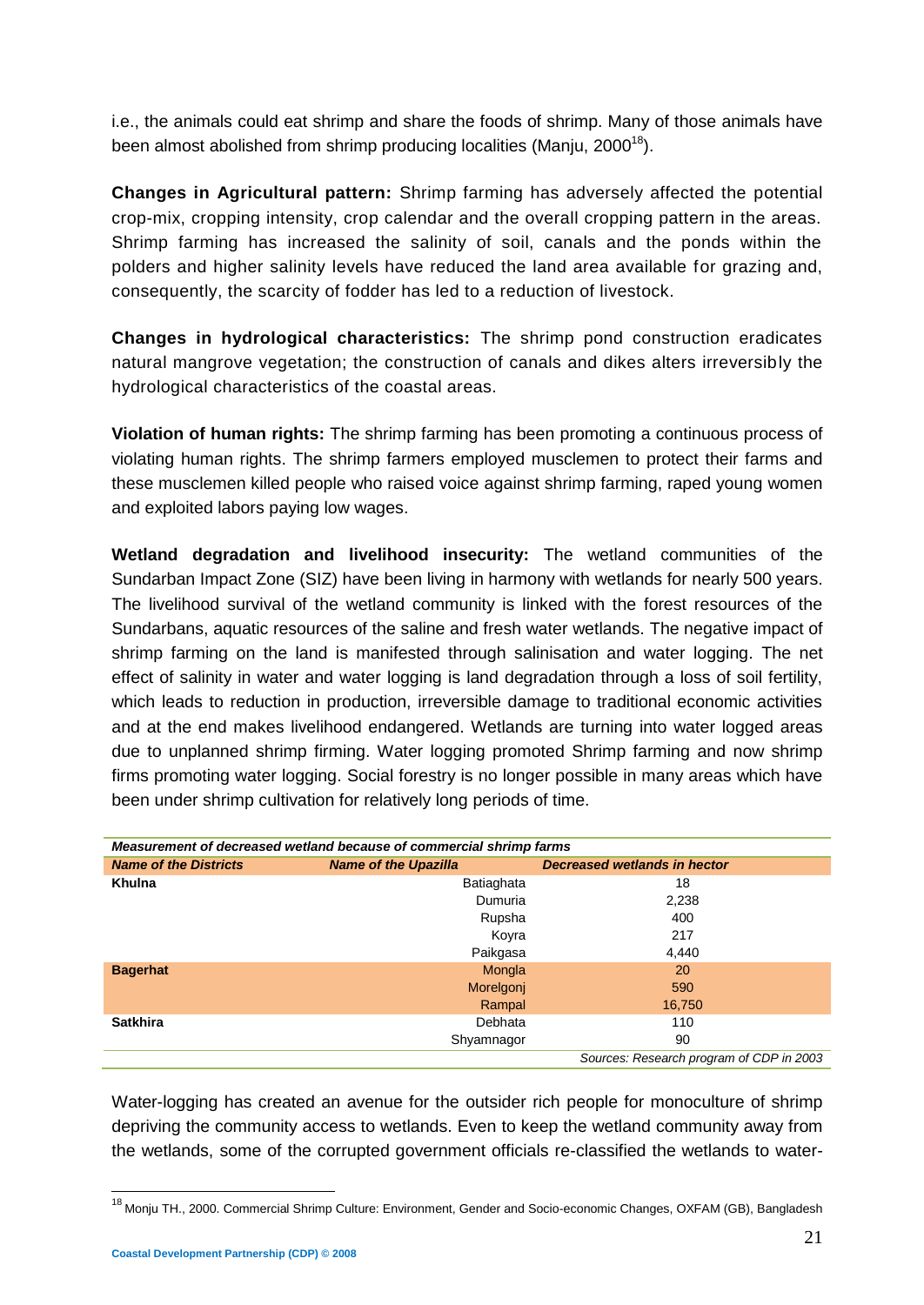body<sup>19</sup> and leased those out to outsider riches for shrimp farming which is unethical and illegal. It has to be noted that as a party to the Ramsar Convention, the Government of Bangladesh cannot lease out the wetland for monoculture to destroy the biodiversity.

**Degradation of water resources through salinity encroachment:** The expansion of salinity through shrimp cultivation has been endangering the livelihood of the SW coastal region. The shrimp farms are spreading the saline water in the rivers distributaries, wetlands and pond. The salinity of the cultivated land has increased around 21% within the last three decades in the southwest coastal area (SRDI-2002). In 1973, only 14% of saline land was in the highly saline category, whereas in 2000, it reached 443.9%. Consequently, salinity encroachment has been hampering the crop production and reducing food security. The salinity of the land as well as the areal encroachment of salinity both are expanding simultaneously and quite rapidly. At present, at least 100,700 hector areas is covered by shrimp firms in Satkhira, Khulna and Bagerhat area. Around 56% of the rivers in this area are contaminated by salinity. Water-logging and salinity has caused the death of most of the vegetation in the region, rendering this once bountiful land into a watery desert. Moreover, the shrimp producers keep on adding extra salt into the water during heavy monsoon rainfall to ensure better growth of shrimp which increases the level of soil salinity.

| <b>Issue of degradation</b>                                                                 | Pattern                 | <b>Production loss</b><br>(% )        | Estimated amount of<br>Production loss in<br>physical terms | <b>Monetary loss</b><br>(Tk. In million) | Economic loss<br>(%the total GDP in<br>1994) |
|---------------------------------------------------------------------------------------------|-------------------------|---------------------------------------|-------------------------------------------------------------|------------------------------------------|----------------------------------------------|
| Land degradation                                                                            | moderate<br>degradation | 45 %                                  | 146,160 Mt. of<br>Rice production                           | 1237.6 million                           | 0.11 % GDP                                   |
| Reclamation cost for<br>degraded land in shrimp<br>cultivating areas (except<br>Chittagong) |                         |                                       |                                                             | 2331.6 million                           | 0.22 % GDP                                   |
| <b>Loss of Livestock</b><br>the rate of reduction in<br>cattle                              |                         | $(-) 8.9 %$ per year<br>per household | 22.792 cattle                                               | 91.2 million                             | 0.01 % GDP                                   |
| <b>Health Impact</b><br>mortality cost due to shrimp<br>farm induced water<br>pollution     |                         |                                       |                                                             | 925.6 million                            | 0.09 % GDP                                   |
| medical treatment cost due<br>to<br>shrimp farming                                          |                         |                                       | Average TK, 97.05<br>per person                             | 4.7 million                              |                                              |
| Losses due to illness<br>related workers' absence at<br>work                                |                         |                                       |                                                             | 3.9 million                              |                                              |

**An overview of the valuation of ecosystem degradation by the shrimp farming**

Source: United Nations Environment Programme (UNEP), 1999: Environmental Impacts of Trade Liberalization and Policies for the Sustainable Management of Natural Resources, A Case Study on Bangladesh's Shrimp Farming Industry

The local people have identified two most important problems due to extensive shrimp farming in their localities. One problem is the depletion of fisheries resources and other one is the reduction of plants and trees that affect their lives, livelihood and environment. The rapid growth of the unplanned practice of shrimp farming has drastically reduced the mangrove forests and destroyed the breeding habitat for many fishes and hampering the traditional livelihood practice as well as creating social conflict among the local communities within the Sundarban Impact Zone (SIZ). As the profits from industrial shrimp farming is comparatively high, the rural elites and the urban influential investors introduced the present practice of shrimp farming and want to maintain the practice as it is.

 $\overline{a}$ 

<sup>&</sup>lt;sup>19</sup> Water-body is lease-able common resources as per the government policy but the natural wetlands can not be leased out.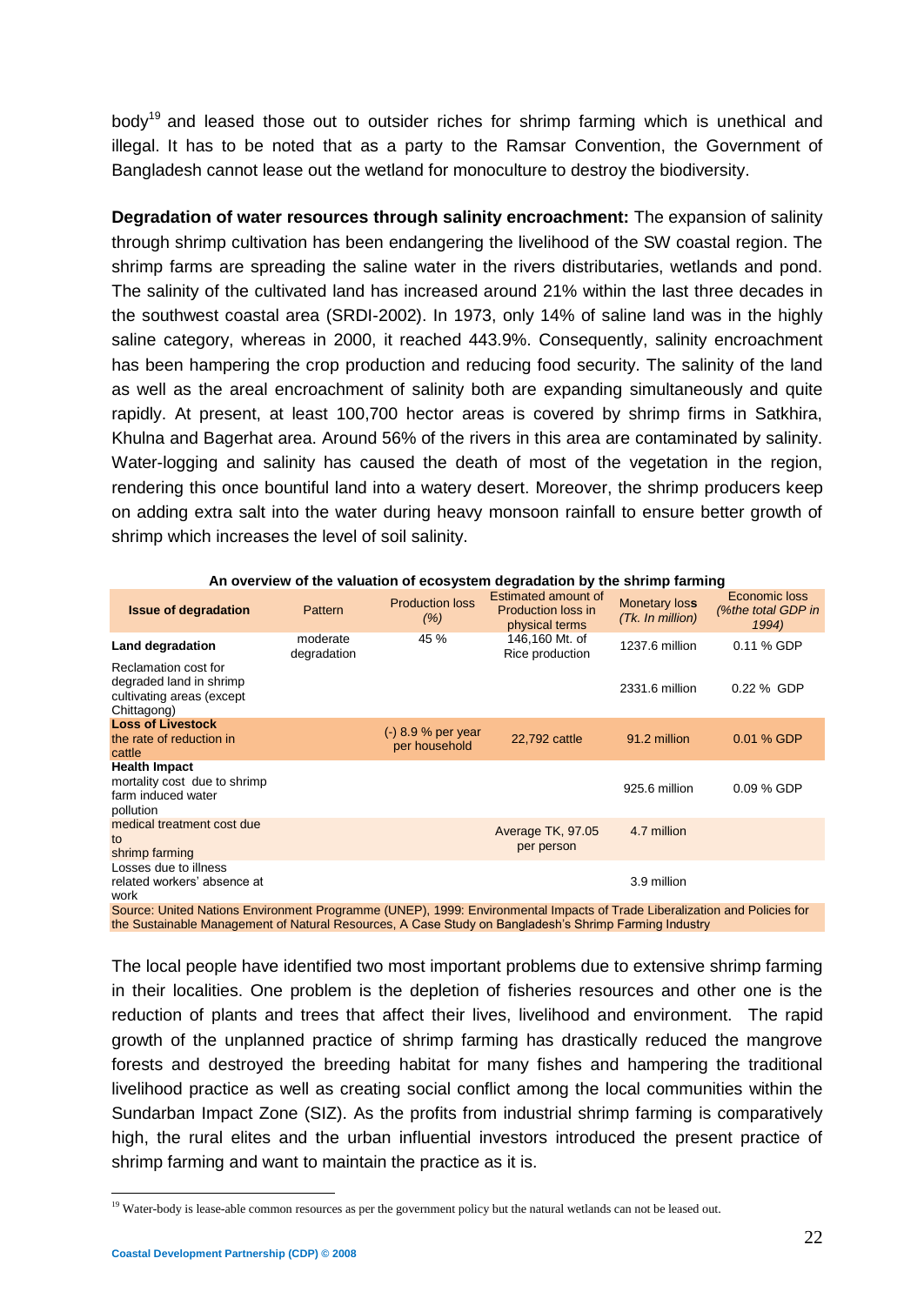# **Chapter Four**

# **Community-based Certification for Responsible Shrimp Farming**

# **4.1Responsible shrimp farming: The need of a CLOSER paradigm**

Corporate Social Responsibility (CSR) is about how business takes responsibility for its current, past as well as future actions in the world as a whole. CSR is not legal obligation, rather voluntary social and environmental positive initiative to establish an image of environmentally and Socially Responsible Business. CSR perform through a set of policies, practices, and programs that are integrated into business process (operations, productions, and decision making) of the company. CSR could be viewed as a value-based transformation of profit oriented corporate approach to a social responsibly approaches because it concentrates on accountability of business to all stakeholders, not merely to the company stockholders.

The overall status of responsible corporate practices in Bangladesh is still very meager due to the lack of Good Governance, absence of strong labor unions or consumer rights groups, and inability of the business community to perceive importance of CSR. AT a Roundtable organized by CSR Center of Bangladesh Enterprise Institute, held on Thursday, 23 February, 2006, speakers identified lack of expertise, poor accountability as major obstacles to practicing CSR in Bangladesh. Some incidents like EU ban on Shrimp or rejection of shipments from the importer has taught the local business community about the importance of CSR and adoption of the international certification practice. The process of globalization has also provided a sense of necessity for practicing CSR in Bangladesh.

# **4.2Corporate Local, Social & Environmental Responsibility (CLOSER)**

People or consumer expectations are very important aspect of the modern business area. One study<sup>20</sup> found that 72% of respondents stated that they would be more likely to buy seafood bearing an environmentally responsible label. Consumers are interested in the social and environmental conditions under which their purchases are produced $21$ . More than twothird (70%) of European consumers across 12 European countries have revealed that a company's commitment to social responsibility is important when buying a product or service.<sup>22</sup> According to another survey, three quarters (75%) of the opinion elite in 10 countries (people who are among the top 10% of each society in terms of media consumption,

 $\overline{\phantom{a}}$ 

<sup>&</sup>lt;sup>20</sup> Seafood Choices Alliance (2003), The Marketplace for Sustainable Seafood: Growing appetites and shrinking sea, Washington D.C. (http://www.seaweb.org/documents/PR\_2003.6.5.pdf)

<sup>21</sup> UNEP (2005), The Trade and Environment Effects of Ecolabels: Assessment and Response.

<sup>(</sup>http://www.unep.ch/etb/publications/Ecolabelpap141005f.pdf )

<sup>22</sup> MORI (Market and Opinion Research International), on behalf of CSR Europe (2000), The first ever European survey of consumers attitudes towards corporate social responsibility, CSR Europe, Brussels, Belgium, November 2000.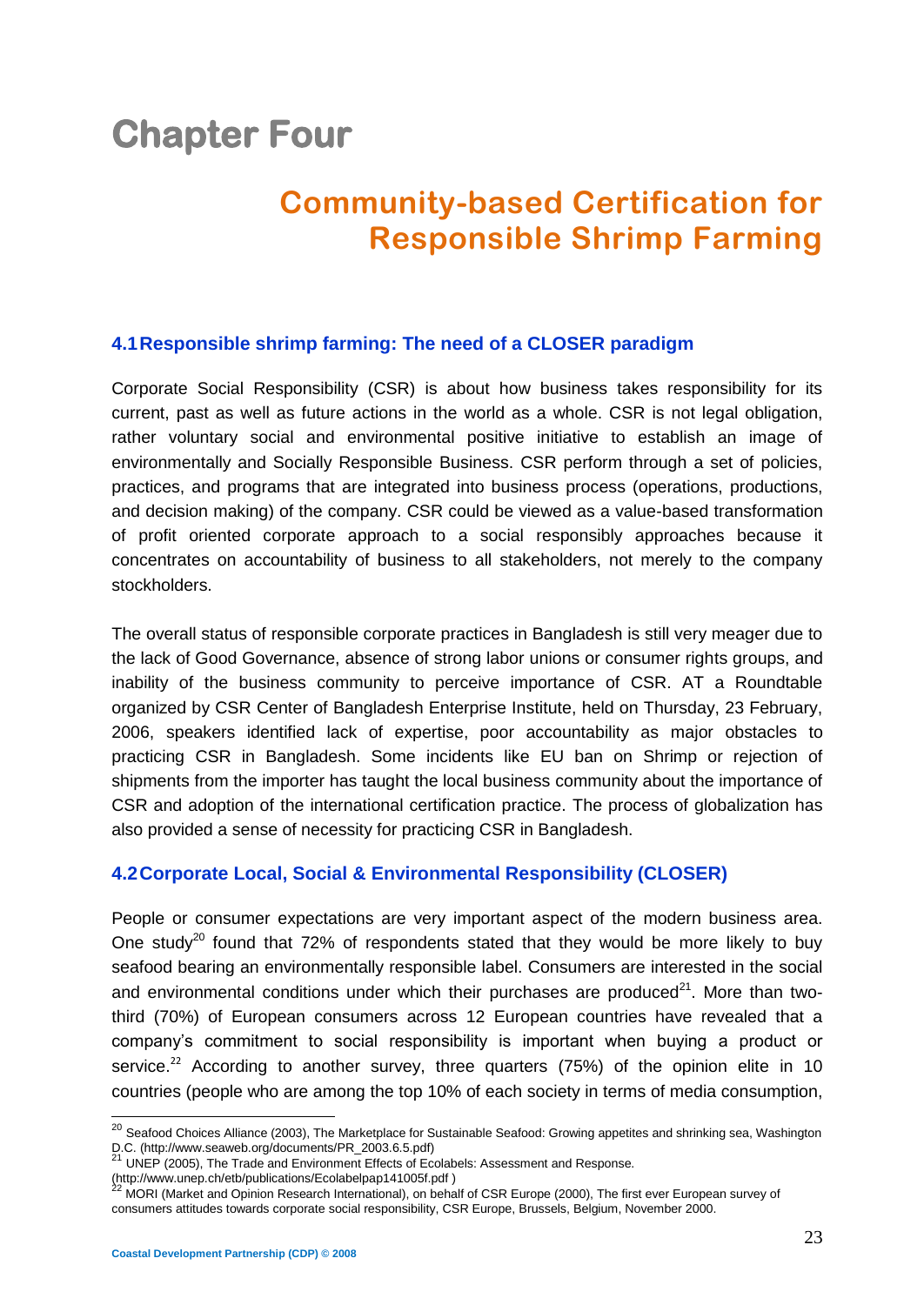interest in public policy and civic participation), have purchased a company's products or services in response to positive news about a company's social responsibility<sup>23</sup>. These surveys envisage the potentiality of redefining Corporate Social Responsibility (CSR).

CSR in commercial shrimp farming is yet in preparatory phase, mainly focused on sustainable production in terms of environmental dimension, not on social aspects. Many fisheries companies have been working to comply with international fishery regimes including the FAO Code of Conduct for Responsible Fisheries. Perhaps, for shrimp farming CSR is not adequate to ensure responsible aquaculture. The term "Corporate Environmental Responsibility (CER)" could be introduced to ensure that environmental dimension of the business is not overshadowed by the social dimension.

Considering the social, environmental and local issues integrated commercial shrimp farming, the present study would like to rename CSR as CLOSER (Corporate Local, Social & Environmental Responsibility) so that Corporate Environmental Responsibility (CER) could be intergrated. In this context, we wouldlike to stress on the term "Local" which represent the immediate vicinity of the production or production impact zone so that in the name of broader social gain, even the few people or small neigborhood must not be neglected.

One study has documented a strong association between poverty (income levels) and environmental problems related with pollution, water and sanitation, solid waste and the risk of disasters, e.g. floods<sup>24</sup>. The long chain of interdependence observed in the shrimp cultivation and processing in Bangladesh is likely to create a chain reaction when any shock affects the sector. Corporate Local, Social & Environmental Responsibility (CLOSER) should be viewed as an investment for risk reduction and quality management, not a cost. CLOSER could be an effective tool for protecting ecosystem & community at local production level as well as to promote Environment-Friendly Export-Oriented Shrimp Cultivation. Active participation of the community in CLOSER is expected to reduce the monitoring and enforcement cost.

# **4.3Prospects of Community-based Certification for the Shrimp Farms**

People's concern over food safety, environmental and social sustainability of shrimp production, have influenced market for introducing certification of aquaculture products, to credibly ensure that the shrimp farming practices are non-polluting, non-disease transmitting and/or non-ecologically threatening<sup>25</sup>.

Certification is a process of supplying information to the marketplace for enabling the consumer to make purchasing decisions with knowledge and confidence. The certificate, label, symbols or logos are tools to provide information on overall characteristics of the product at the point of purchase. It is quite known that there current shrimp certification systems are non-participatory and do not incorporates the social problems linked with the shrimp industry. Some certifications are highly qualitative or descriptive.

**<sup>.</sup>**  $^{23}$  APCO (2004), Communicating CSR: Talking to people who listen, Washington, D.C.

<sup>&</sup>lt;sup>24</sup> Smith D, Timberlake M (2002). "Global Cities" and "Globalization" in East Asia: Empirical Realities and Conceptual Questions. University of California. Paper 02-09. http://repositories.cdlib.org/csd/02-09

 $^{25}$  The state of world aquaculture 2006. FAO Fisheries Technical Paper. No. 500. Rome, FAO. 2006.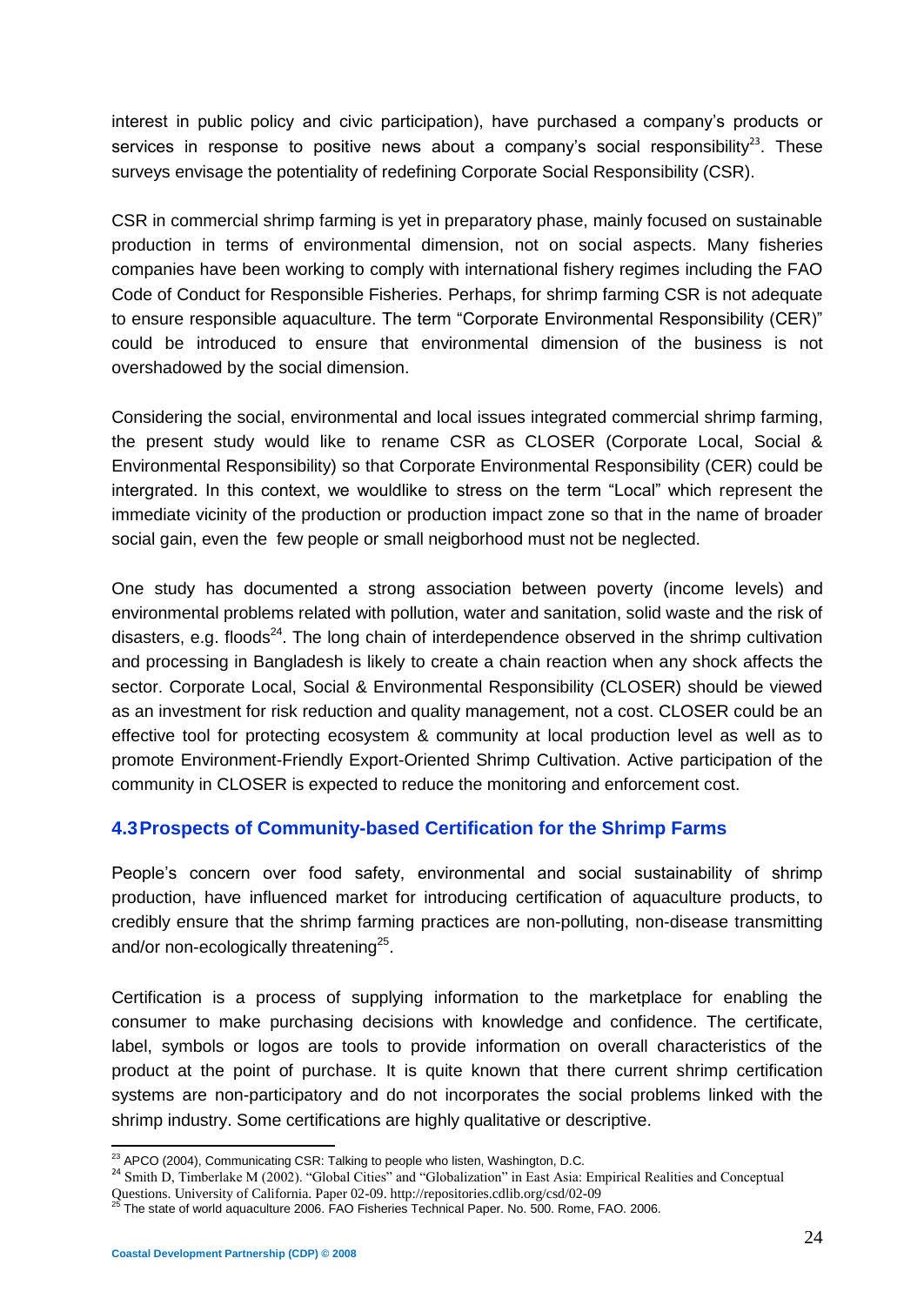| <b>SELECT STANDARDS</b>                                                                                                                                                                                           | <b>DESCRIPTION OF THE STANDARD</b>                                                                                                                                                                                                                                                                                                                                                                                                                                                                                                                                                                                                                                                                                                                                                                                                                                                                                                                                                                                                        | <b>SCOPE OF COMMUNITY</b><br><b>INVOVEMENT</b>                                                                                                                                                                                                                                                                                                                                                                                                                                                                                                                                |
|-------------------------------------------------------------------------------------------------------------------------------------------------------------------------------------------------------------------|-------------------------------------------------------------------------------------------------------------------------------------------------------------------------------------------------------------------------------------------------------------------------------------------------------------------------------------------------------------------------------------------------------------------------------------------------------------------------------------------------------------------------------------------------------------------------------------------------------------------------------------------------------------------------------------------------------------------------------------------------------------------------------------------------------------------------------------------------------------------------------------------------------------------------------------------------------------------------------------------------------------------------------------------|-------------------------------------------------------------------------------------------------------------------------------------------------------------------------------------------------------------------------------------------------------------------------------------------------------------------------------------------------------------------------------------------------------------------------------------------------------------------------------------------------------------------------------------------------------------------------------|
| <b>Global Aquaculture</b><br><b>Alliance /Aquaculture</b><br><b>Certification Council</b><br>(GAA/ACC) Standard 4-<br><b>Environment: Mangrove .</b><br><b>Conservation And</b><br><b>Biodiversity Protection</b> | "Shrimp farms shall not be located in mangrove 1.<br>$\bullet$<br>areas, seagrass beds or other coastal wetlands.<br>Farm operations shall not damage wetlands or 2.<br>$\bullet$<br>reduce the biodiversity of coastal ecosystems.<br>Mangroves removed for allowable purposes shall 3.<br>be replaced by replanting an area three times as<br>large.<br>If suitable replanting areas are not available on or 4.<br>$\bullet$<br>near a farm, proof of financial contribution to a<br>recognized mangrove reforestation project shall be 5.<br>provided.<br>Certified farms shall not discharge effluents into<br>$\bullet$<br>public mangrove areas and the total suspended 6.<br>solids in discharge effluents do not exceed 100<br>7.<br>mg/L or 50 mg/L after five years.<br>All farms in mangrove areas are encouraged to<br>$\bullet$<br>demonstrate mangrove stewardship by replanting<br>mangroves or contributing to reforestation. Farms 8.<br>should restore mangroves or other wetland<br>vegetation in the abandoned areas. | Demarcation & Monitoring of<br>suitable Shrimp farms location<br>Shrimp Farm related damage of<br>the wetlands<br><b>Monitoring Shrimp farms</b><br>impacts on biodiversity &<br>ecosystems.<br><b>Identifying &amp; Monitoring suitable</b><br>mangrove replanting areas<br>proof of financial contribution to<br>a recognized mangrove<br>reforestation project<br>Monitoring discharge effluents<br>of the shrimp farms<br>Monitoring the status of<br>restoration of wetlands<br>vegetation<br>Development of local mangrove<br>stewardship norms for the<br>shrimp farms |
| <b>GAA Standards 1-3:</b><br>"Community Relations"<br><b>General Principle II.</b><br><b>Principles of</b>                                                                                                        | Shrimp<br>schedule 9.<br>farm<br>management should<br>$\bullet$<br>meetings with local communities to exchange<br>information. This is particularly important in the 10. Approval of the new farms or<br>planning stages for new farms or expansions.<br>Local workers should be employed to the extent 11.<br>$\bullet$<br>possible, and all practical means made to prevent<br>conflicts between local people and workers from 12.<br>outside<br>It is not permitted to remove or damage mangrove 13.<br>$\bullet$<br>forest for purposes of construction or expansion of                                                                                                                                                                                                                                                                                                                                                                                                                                                               | Periodic update of the shrimp<br>farm status<br>expansions<br>Monitoring the local labor<br>involvement<br>Conflict identification &<br>resolution<br>Approval of the new farms or<br>expansions                                                                                                                                                                                                                                                                                                                                                                              |
| <b>Management (Naturland</b><br><b>Standards for Organic</b><br>Aquaculture)                                                                                                                                      | shrimp farms.                                                                                                                                                                                                                                                                                                                                                                                                                                                                                                                                                                                                                                                                                                                                                                                                                                                                                                                                                                                                                             |                                                                                                                                                                                                                                                                                                                                                                                                                                                                                                                                                                               |
| <b>International Principles</b><br>for Responsible Shrimp<br>Farming, Principle 1-<br><b>Farm Siting</b>                                                                                                          | No net loss of mangroves or other sensitive wetland 14. Monitoring loss of mangroves or<br>$\bullet$<br>habitats.<br>Do not locate shrimp farms on sandy soils or other 15.<br>$\bullet$<br>areas where seepage or discharge of salt water<br>may affect agricultural land or freshwater supplies<br>mangrove restoration                                                                                                                                                                                                                                                                                                                                                                                                                                                                                                                                                                                                                                                                                                                 | wetland habitats<br>Demarcation & Monitoring of<br>suitable Shrimp farms location                                                                                                                                                                                                                                                                                                                                                                                                                                                                                             |

Shrimp certification is already recognized a tool for global market access issue. However, the certification process has not yet up to the people's expectations. Community based certification process might fill the missing grassroots human dimension of the existing certification system.

### **4.4Community Certified Eco-friendly Shrimp Farms (CECOS)**

In Bangladesh, the rich and the power elites are increasingly gaining greater control over the natural resources, who very often overexploit the resources without considering the future productivity and sustainability of the resources base (Rahman et al,  $2002^{26}$  and Ahmed,

<sup>&</sup>lt;sup>26</sup> Rahman A.A, Mallick D.L., Haque N., and Nishat A., 2002. Trends in Natural Resource Management in Bangladesh: Looking for Integration and a New Institutional Framework, A workshop Paper of BCAS and DFID Bangladesh, Dhaka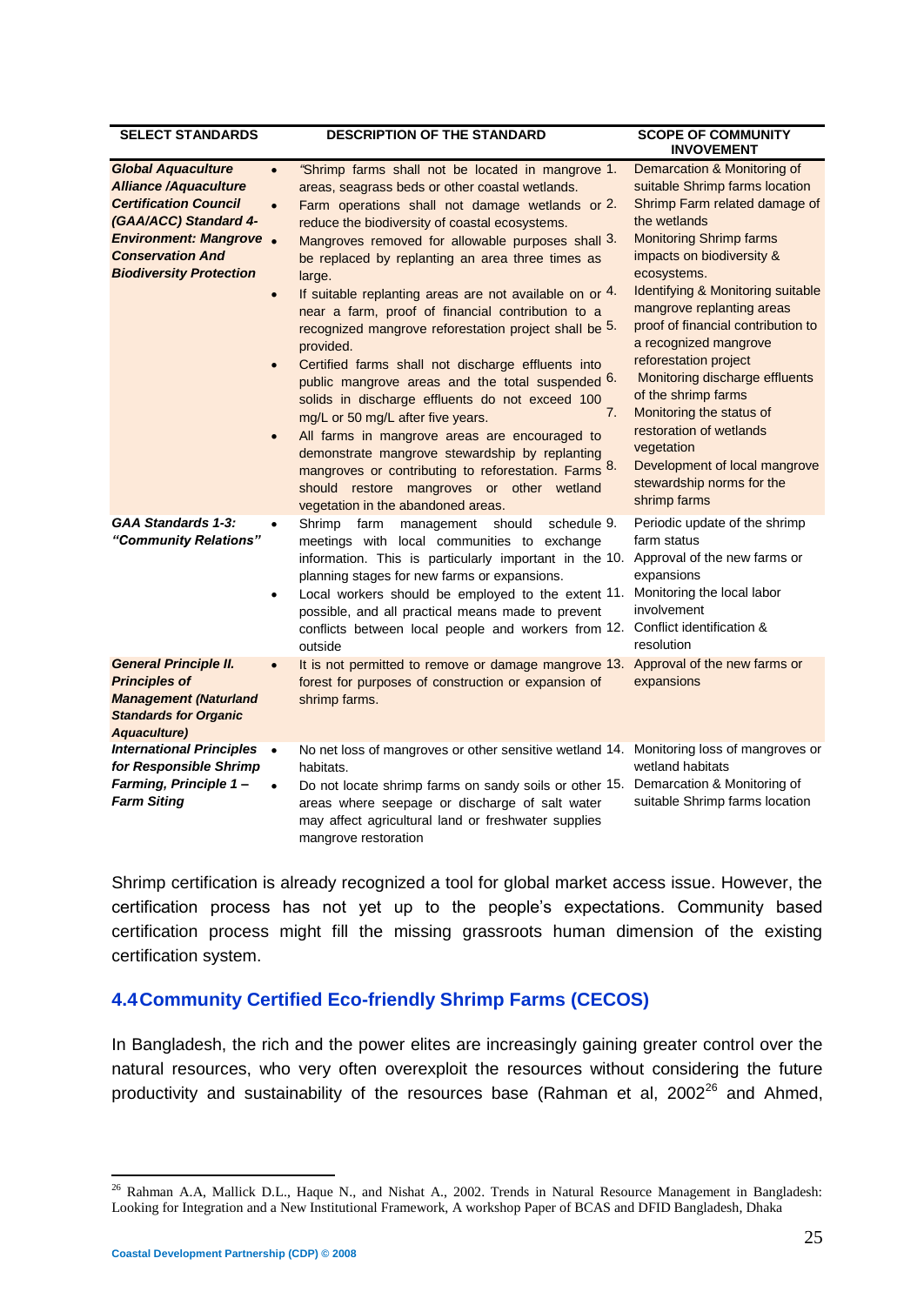$2002^{27}$ ). Non-resident shrimp entrepreneurs control the shrimp culture in Bangladesh. The non-resident entrepreneurs of export-oriented shrimp culture used to produce shrimp in leased-in lands and have no motivation to practice sustainable shrimp farming as well as have no social obligations to the area. Moreover, common property resources like open water bodies and community grazing lands are gradually becoming the property of large shrimp farmers due to illegal occupation.

Increasing consumer awareness of environmental issues in developed countries has generated demand of environmental information of products. However, internationally acceptable product certification labeling requires adherence to complex guidelines for accreditation and would be unfeasible for small farms. Community Certification can offer better management of natural resources, conservation and sustainable use of bio-diversity in their respective locality.

Research NGOs can play role for collection, compilation, analysis and time series update of the quality and quantity of data on the shrimp farming. As the cost of acquiring information on certification and standards may be high for small farms or beyond the capacity of the small farms, NGOs can assist in the certification process. Grassroots NGOs can also offer infrastructural facility to reduce the infrastructure development cost for certification and labeling. NGOs can also offer training to the shrimp farmers and all categories of shrimp workers because hiring of consultants for training is difficult for small farms.

Standards and codes require significant investments in supporting infrastructure: reliable and well-regarded inspection and accreditation capacity is needed; extensive training is required, including for poorly educated or illiterate producers; materials such as specialist clothing or IT equipment may not be available locally. Shrimp buyers and retailers must take responsibility to recognize local knowledge base and any shrimp Certification must account for social and environmental externalities in production.

The promotion of CECOS as a part of the EurepGAP & ACC standards may improve existing farms in inter-tidal and mangrove areas through mangrove restoration, retiring unproductive ponds and increasing productivity of remaining farm areas above the inter-tidal zone will have an impact on current policies & practices.

The market research has recognized that consumers prefer products and services that produced under responsible production conditions and they are also willing to pay a higher price for such products. However, shrimp buyers have not shown any interest to pay more for products bearing a certification mark that is accredited by the local community & civil society as certifiers.

The global trend of shrimp business envisages that without informing consumers about sustainable farming practices, it will be gradually difficult to sell the shrimp products. The global retail giants of shrimps can play important role for linking local community with the local

<sup>&</sup>lt;sup>27</sup> Ahmad M., 2002. Governance of Natural Resources in Bangladesh: Changing a Limping Mule into a Flighty Horse - Local Governance in Bangladesh, A Workshop Paper, BCAS and DFID Bangladesh, Dhaka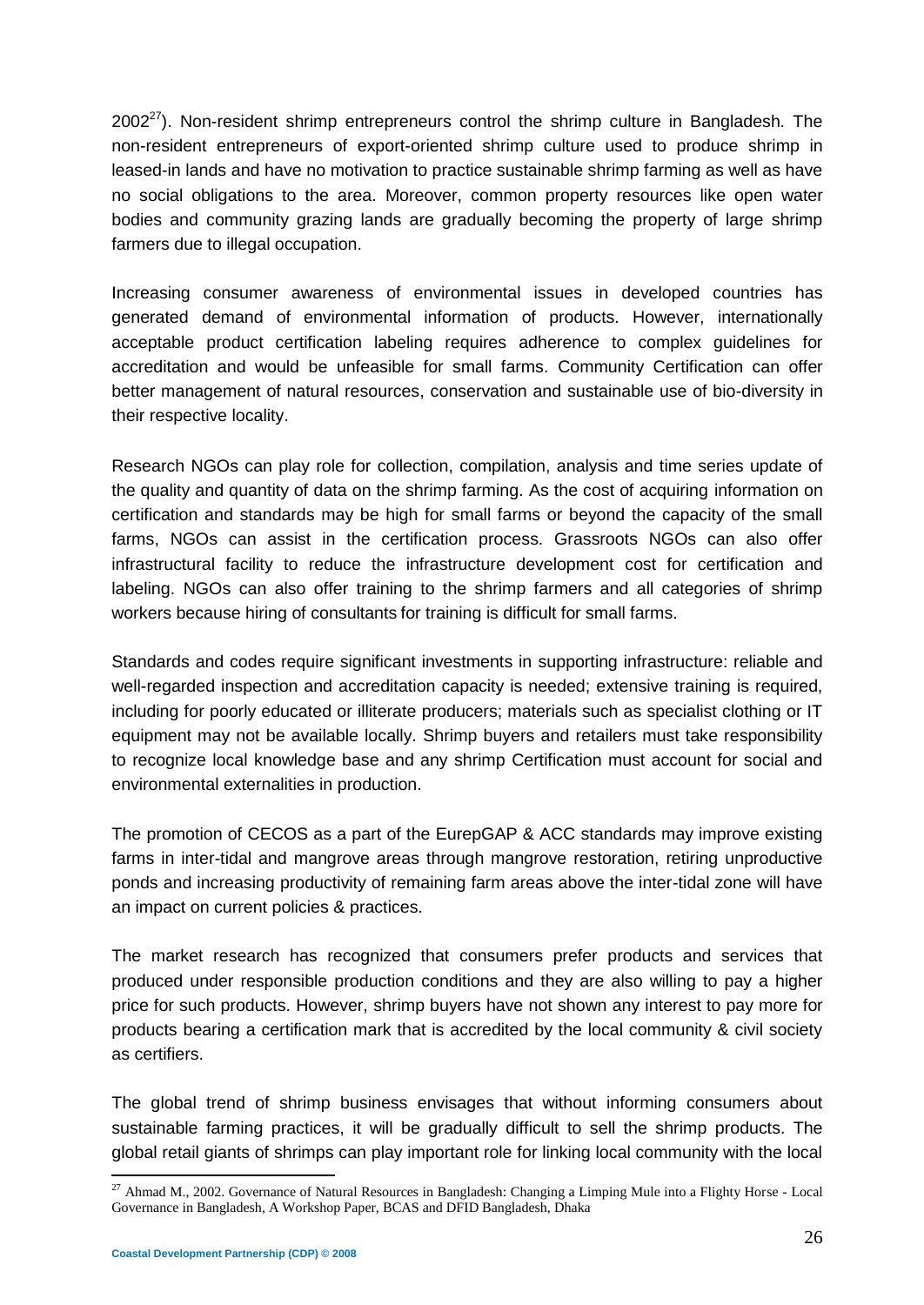producers by forcing them to seek community certification in order to remain in their suppliers list. The mangrove re-plantations would help to reduce the negative image of the shrimp industry as the destroyer of mangroves. It has to be noted that after the tsunami hit, some areas buffered by coastal forests, like mangroves, were found to be less damaged than areas without tree vegetation, highlighting the protective services of mangroves (Danielsen et al.  $2005^{28}$ ).

### **4.5Future of Commercial shrimp farming in Bangladesh**

USAID based on the comparative advantages of Bangladesh over Thailand and Vietnam in terms of "availability of cheap labor and ample water resources", has predicted that shrimp exports from Bangladesh would increase to approximately \$1.5 billion annually by 2010 if certain production problems were overcome. If environmentally sustainable shrimp production practice can be ensured it is believed that the country will benefit not only environmentally but also economically though such achievements are not without costs. The SSOQ estimation<sup>29</sup> has shown that the cost of introducing a Seal of Quality to be in the range of US\$500,000 to 2,000,000 with its yearly operating costs of around US\$300,000 to 500,000. The potential costs for establishing a hatchery certification scheme are equivalent to US\$500,000 per annum, excluding the costs for setting up laboratories (US\$265,000).

Government of Bangladesh has made registration compulsory for Shrimp Farm (gher). The shrimp farms are required to be registered without any fees through the Thana Development and Management Committee for Shrimp Resource. However, registration declaration does not indicate to which component of the Shrimp Farm has to be registered. Besides, there is no option for fine or any other punitive measure for noncompliance of registration declaration. If the registration is not limited only to record keeping exercise, it might produce much information that Shrimp Farms may use for certification process.

In shrimp industry, violations of labor laws, health and safety regulations are common picture. The ACC's Best Aquaculture Practices program is very inadequate in Bangladesh. Building social institutions like schools, health care centres for the local people near the ghers and ensuring sanitary and safe drinking water facilities in the areas is an important task. Also, there should be some provisions to ensure that the shrimp farms should also employ the majority of their workers from the locality to decrease social tensions and to address the unemployment caused by the loss of land to shrimp cultivators.

The commercial shrimp sector is dependent on natural, human and physical resources; responsible practice is necessity to ensure long-term sustainability. Shrimp farm associations with support from government and NGOs can provide technical assistance, training and extension services to producers to promote responsible shrimp farming. The strengthening of the local certification and accreditation infrastructure will provide space to flourish the responsible farming. The imposition of tax according to the size of the shrimp farms and

 $\overline{a}$ 

<sup>&</sup>lt;sup>28</sup> Danielsen, F., M.K. Sørensen, M.F. Olwig, V. Selvam, F. Parish, N.D. Burgess, T. Hiraishi, V.M. Karunagaran, M.S. Rasmussen, L.B. Hansen, A. Quarto, and N. Suryadiputra. 2005. "The Asian Tsunami: A Protective Role for Coastal Vegetation." Science. 310(5748): 643.

Online at: http://www.sciencemag.org/cgi/content/abstract/310/5748/643<br><sup>29</sup> GOB, (2002) "Shrimp Aquaculture in Bangladesh: A Vision for the Future", Department of Fisheries, Government of Bangladesh.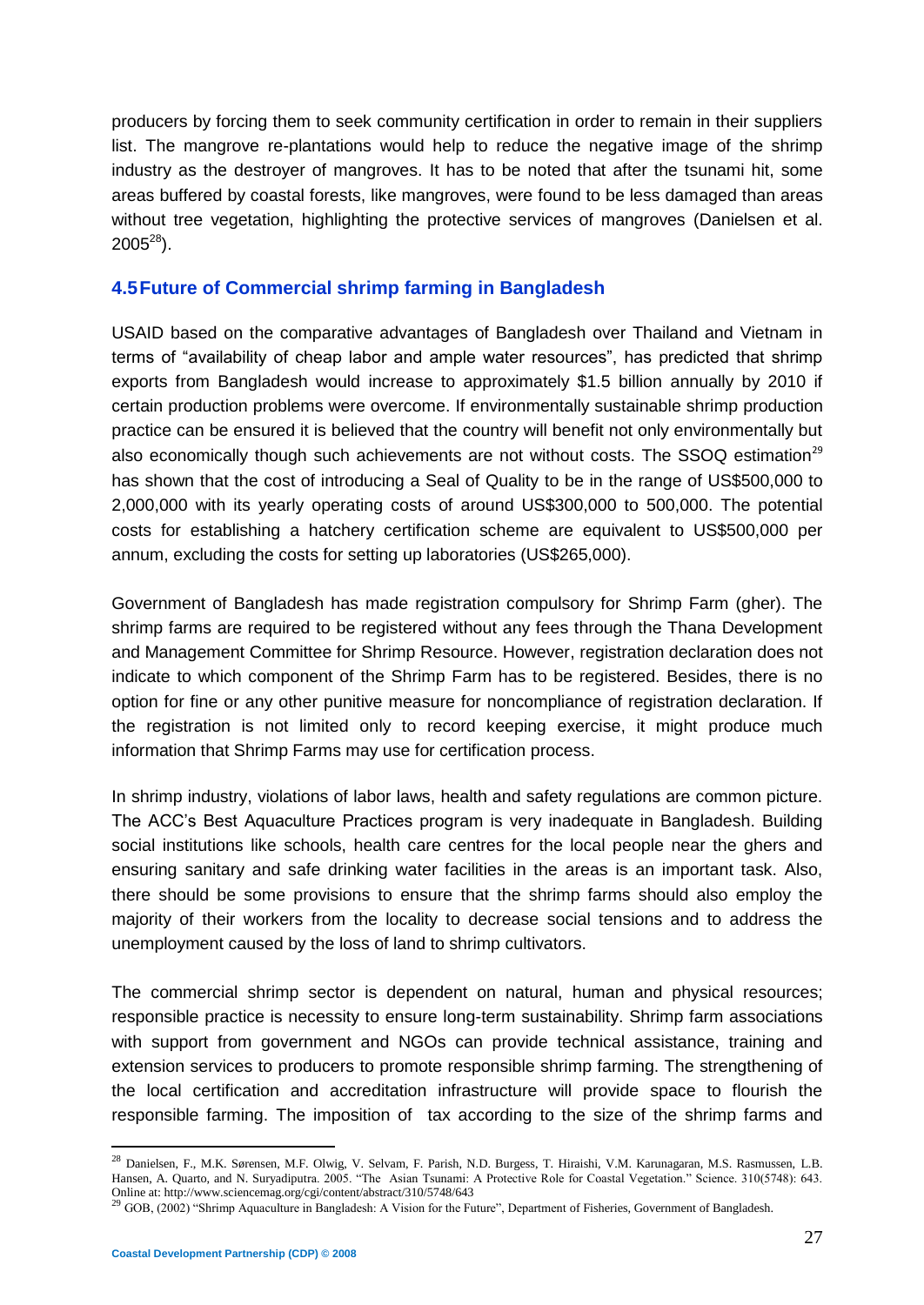intensity of pollution apart from the positive revenue effect, may also ensure more environmentally sound production practices. In addition, the international shrimp buyers can stop child labor in the shrimp farms and ensure health support services for the workers.

It is quite known that the international shrimp certification schemes are growing rapidly. International shrimp certification is likely to become a prominent decision-making tool for the shrimp aquaculture industry over the coming years and a significant percentage of the global production of farmed shrimp would be certified by at least one scheme within the next 5 years. Given the interest of major retailers in the US and Europe, it can be reasonably anticipated that International Shrimp Buyers and Consumers will play significant role to ensure ecosystem friendly responsible shrimp farming. Multi-stakeholder platforms at the national level are required to co-ordinate and monitor implementation of standards, codes and value chain innovations, for mutual support and the sharing of good practices.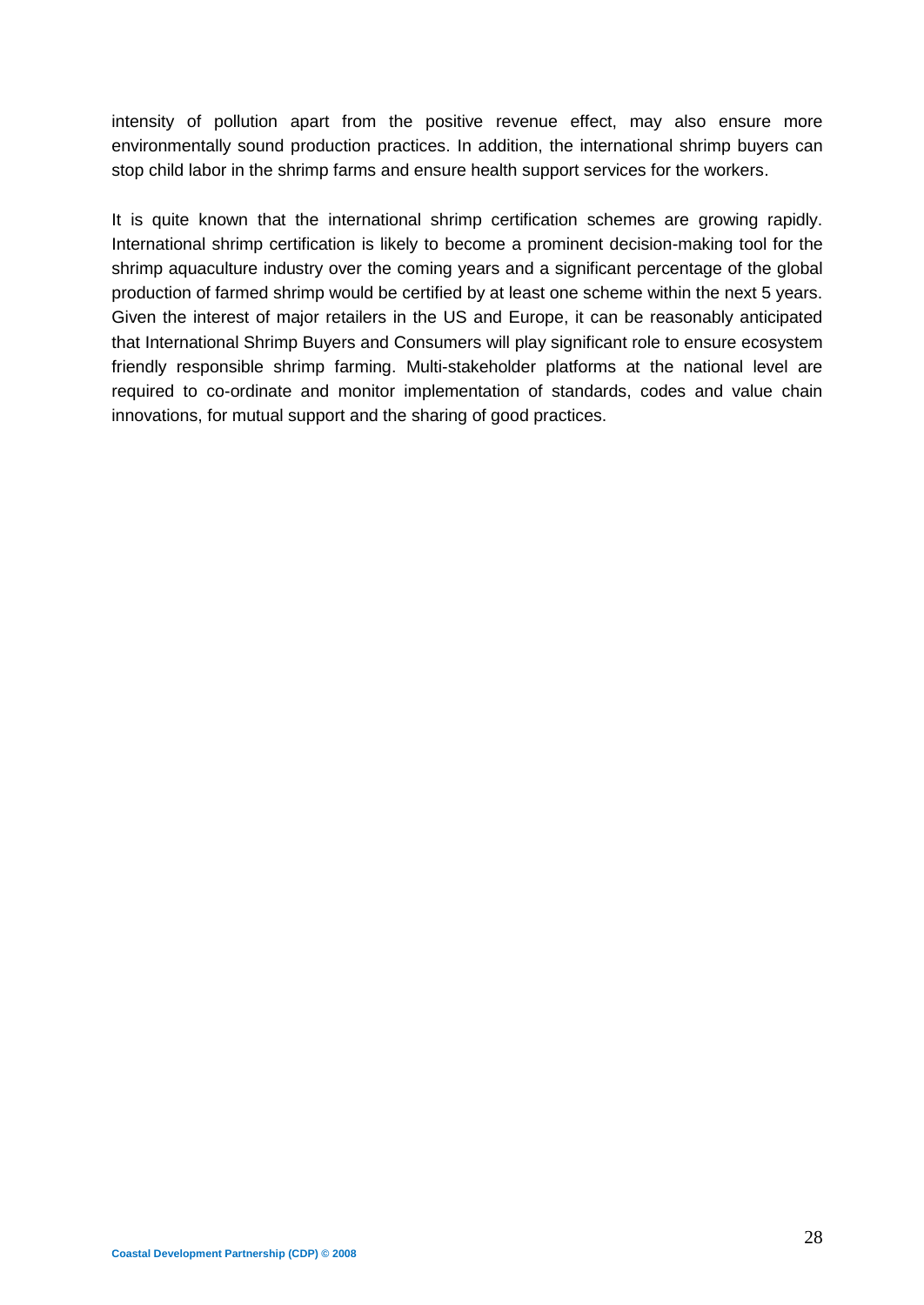### **Background information of the Coastal Development Partnership (CDP)**



Coastal Development Partnership (CDP) is human rights focused not-for-profit, and public interest serving research and advocacy organization in Bangladesh. Since 1997, CDP has been implementing various program activities to safeguard the coastal ecosystem from irresponsible commercial shrimp farming, reduce climate change vulnerabilities & environmental degradation, ensure food sovereignty, and establish poor people's rights over the common biodiversity & natural resources in coastal region of Bangladesh. However, on issues like Responsible Shrimp Farming, Climate Change, Food Sovereignty, Nature Conservation, and monitoring IFIs, CDP has achieved leadership & expertise to assist both national & international development process. CDP works with the local community, civil society and grassroots NGOs/CBOs to build their capacity for addressing the challenges of

food insecurity & food sovereignty, Responsible Shrimp Farming, loss of biodiversity, ecosystem, climate change, poverty and environmental governance in Bangladesh. CDP regularly monitors the issue of contract farming, monoculture, commercial shrimp farming and the adverse affects of WTO & IFIs (ADB, World Bank) projects. CDP provide capacity building supports to the poor communities for creating relevant people's institution to establish their rights over the common biodiversity & natural resources in all the 19 coastal districts of Bangladesh. CDP is currently operating in the Khulna, Bagerhat, Shatkhira, Jessore, Jhenaidha, Pirojpur Barguna, Patuakhali, Barisal and Gopalgonj districts.

At present, CDP has been implementing a project "Safeguarding Sundarban Ecosystem from Irresponsible Commercial Shrimp farming (SECO)" with the support of EGP of the Netherlands Committee of the IUCN. The project will continue till May 2010. In 2006, with the support of World Fish Center, CDP had implemented a project "Awareness Creation among the shrimp Farmers on socially responsive and environment friendly shrimp culture in the southwest coastal region of Bangladesh". During 2003-2006, CDP had monitored Human Rights, Land Rights, Labor Rights and environmental degradation by the shrimp farms in South West Coastal Region under 'CDP- SSOQ Partnership Program'. In 2002, as a member in the DFID supported Steering Group for the development of Wild Shrimp Fry Collectors, CDP tried to improve the lives and livelihoods of the shrimp fry collectors. The primary Beneficiaries of the CDP development intervention include a wide range of vulnerable livelihood group who are poor, marginalized and dependent on natural resources but have very limited or no access to the renewable natural resources for sustaining livelihood.